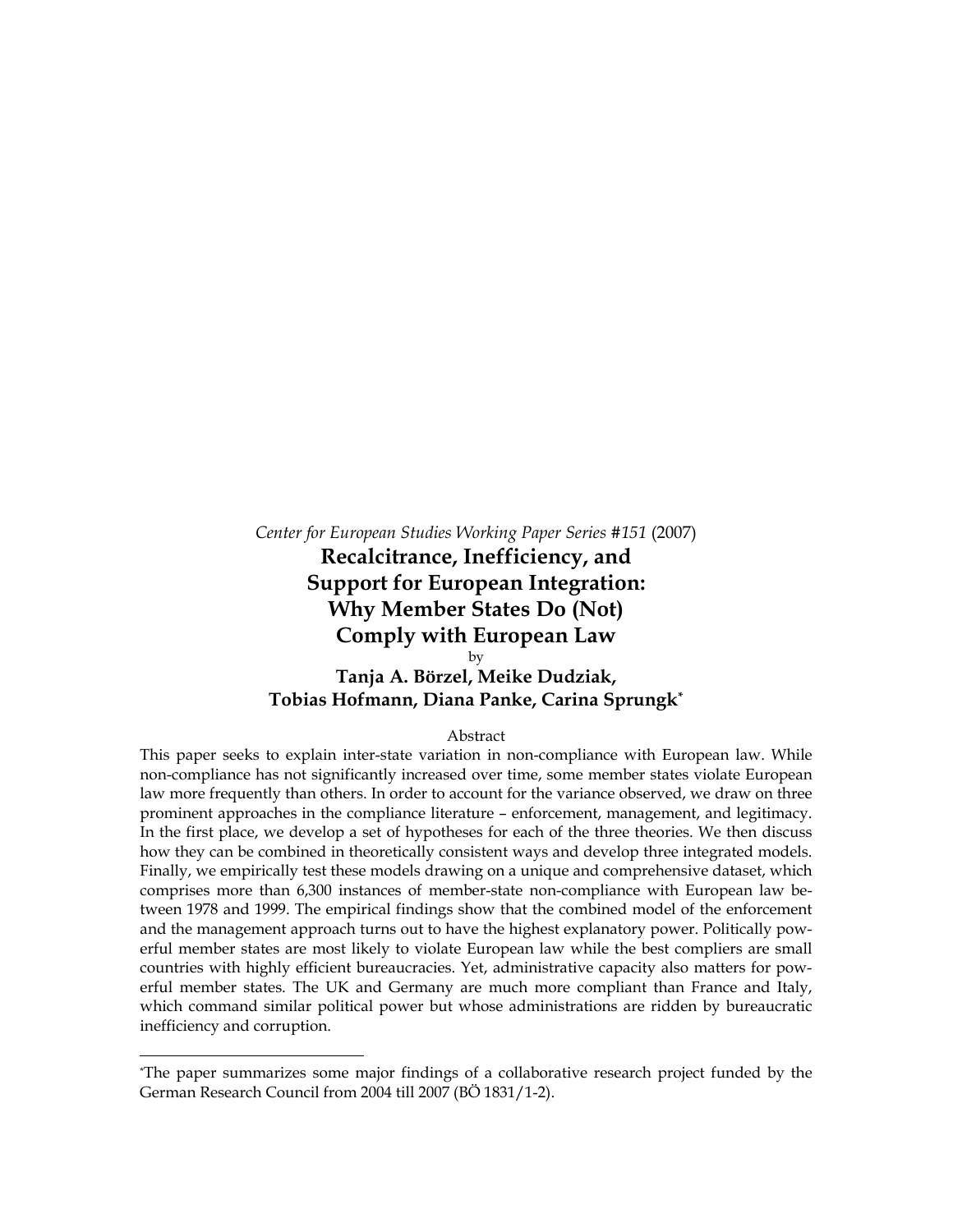#### **1. Introduction**<sup>1</sup>

One of the major questions in the research on international institutions has been "why governments, seeking to promote their own interests, ever comply with the rules of international regimes when they view these rules as in conflict with [...] their myopic self-interest."<sup>2</sup> While realists argue that states simply do not comply if the costs of a rule are too high, rational institutionalists point to the role of international regimes and organizations, which entail monitoring, sanctioning, and adjudication mechanisms increasing the costs of non-compliance. Management theories, by contrast, focus on capacity building and rule specification. Social constructivists, finally, stress legitimacy, socialization, and norm internalization through processes of social learning and persuasion. Thus, different International Relations approaches provide different explanations for why states comply. They have paid less attention to the question of why some states comply better than others.

This paper seeks to find out why some states are more inclined to comply with international norms and rules than others. The European Union (EU) is an ideal case to explore this question. As "masters of the treaties," the member states still have a significant say on the norms and rules they have to comply with. At the same time, EU institutions entail highly legalized monitoring, adjudication, and sanctioning mechanisms. They do not only aim at changing the instrumental calculations of states by increasing the costs of non-compliance, but also allow for rule specification and capacity building, and promote processes of social learning and persuasion. Thus, all approaches should expect a rather high level of compliance. Many students of European Politics would agree that the EU, compared to many international regimes, does not suffer from serious compliance problems.<sup>3</sup> Yet, the member states vary significantly in their compliance with European law. Why is it, for example, that EU-skeptic Great Britain, Sweden and Denmark belong to the compliance leaders while more EU-friendly Italy, France, or Portugal join the group of the laggards? Or, why do centralized countries like France and Greece have equally as bad compliance records as federal Belgium and regionalized Italy?

In order to explain the varying degree of state compliance with European law, this paper draws on a unique and comprehensive data set. For the very first time, researchers have been granted direct access to the infringement data base of the European Commission, which is in charge of monitoring compliance with European law. The Commission provided us with a complete set of all the cases it opened against the member states for violating European law between 1978 and 1999. Unlike the data published in the Commission's Official Reports, our data base contains information regarding the nature of non-compliance, the type of law infringed on, the policy sector to which the law pertains, the violating member state, and the measures taken by EU institutions in response to non-compliance for each of the more than 6,300 infringement

<sup>1</sup>We thank Andrea Liese, Katarina Linos, Thomas Risse, Beth Simmons, Paul Schure, Cornelia Ulbert, Karen Alter, Robert Falkner, the participants of the Harvard Weatherhead Center for International Affairs seminar on International Law and International Relations, and the participants of the Princeton Center for Globalization and Governance work shop for detailed comments. Needless to say, we are solely responsible for any conceptual, methodological, or empirical errors that may remain.

<sup>2</sup>Keohane 1984: 99.

<sup>3</sup>Zürn and Joerges 2005.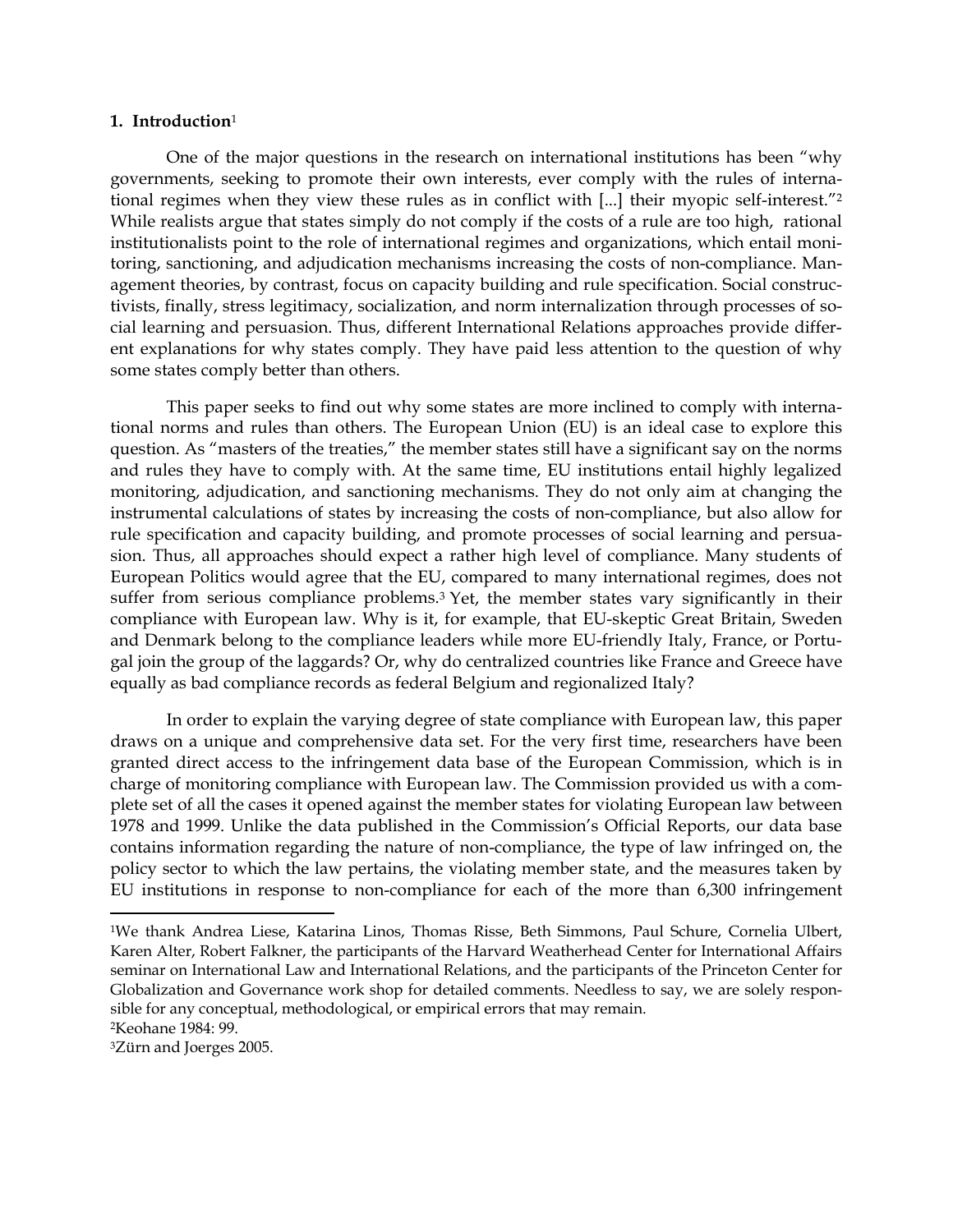cases.4 The data confirm that there is significant variance in the level of compliance among the member states that backs explanation.

In a nutshell, we argue that member-state compliance is a function of both power and capacity. Politically powerful member states are most likely to violate European law while the best compliers are small countries with highly efficient bureaucracies. Yet, administrative capacity also matters for powerful member states. The UK and Germany are much more compliant than France and Italy, which wield similar political power but whose administrations are ridden with bureaucratic inefficiency and corruption. In fact, we find an interaction between capacity and power, where capacity conditions the relation between power and compliance. With increasing bureaucratic efficiency, the non-compliance promoting effects of power are gradually reduced.

The paper proceeds as follows. After outlining our empirical puzzle, we review three prominent compliance approaches in the International Relations literature. Enforcement approaches assume that states violate international norms and rules voluntarily because they are not willing to bear the costs of compliance. International institutions increasing external constraints can alter strategic cost-benefit calculations of states and lead to a change of their preferences over strategies eventually resulting in compliance. By contrast, management approaches argue that non-compliance is involuntary, i.e., is not the result of strategic choices. States are willing to comply but lack the necessary resources. The third approach – legitimacy – argues similarly to enforcement theories that non-compliance is strategic. But, unlike management and enforcement approaches, legitimacy draws on socialization, persuasion, and learning mechanisms. Compliance is not a matter of sufficient material resources or a question of costs and benefits of rule confirming behavior, but depends on whether a rule is internalized and accepted as a standard for appropriate behavior.

For each of the three approaches, we develop a set of hypotheses. While the literature often treats them as competing or at least alternative explanations, there are good reasons, both theoretical and empirical, to combine them.5 We discuss three options for integrating the power, capacity and legitimacy in a theoretically consistent and meaningful way and derive an additional set of hypotheses for our integrated models.

Next, we test our different models using quantitative methods. The empirical findings show that the combined model of the enforcement and the management approach has the highest explanatory power. The best compliers are member states that have ample administrative capacity and lack the power to resist compliance. Conversely, the countries with the worst compliance records are those with limited capacity but enough power to resist the Commission's enforcement efforts. Member states with weak capacity and limited power are not very good compliers either but they still fare better than their powerful counterparts. Finally, powerful member states with strong capacity comply better than powerful member states with weak capacity. In short, while power has a negative impact on compliance it is reduced by the interaction with capacity.

In the concluding section, we place the EU in a comparative perspective and discuss the extent to which our findings can be applied to international regimes and organization, which

<sup>&</sup>lt;sup>4</sup>The data are available by the authors upon request. Once the article is published, the database will be made publicly accessible at http://www.fu-berlin.de/europa.

<sup>5</sup>Checkel 2001; Tallberg 2002.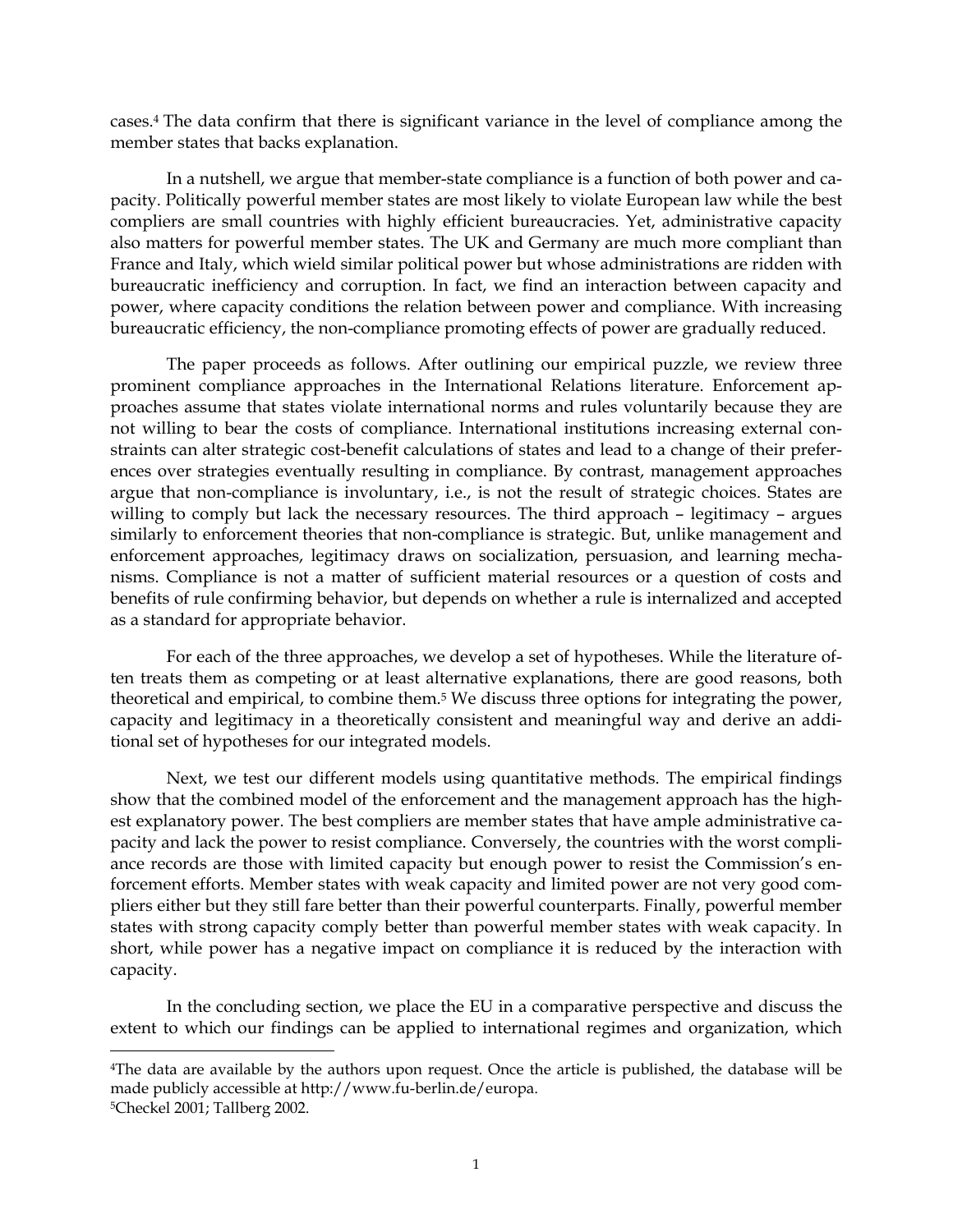possess a lower degree of institutionalization and legalization. Our research shows that even highly legalized international institutions do not completely mitigate power differences between states. Moreover, while capacity-building by international institutions is an effective way to improve compliance, it should combine resource transfer with measures for fostering bureaucratic efficiency.

# **2. Non-Compliance in the European Union**

# **2.1. Infringement Proceedings as a Measure of Non-compliance**

Studies on compliance with international norms and rules face a serious methodological challenge of measuring their dependent variable.<sup>6</sup> Many have developed their own assessment criteria and collected the empirical information in laborious case studies.7 Others have drawn on statistical data provided by the monitoring bodies of international regimes and organizations, like the European Commission has done for the EU since 1984.<sup>8</sup> Its Annual Reports on Monitoring the Application of Community Law<sup>9</sup> contain information on the legal action the Commission brought against the member states since 1978. Article 226 ECT (ex-Article 169) entitles the Commission to open infringement proceedings against member states suspected in violation of European law. These infringement proceedings consists of several stages. The first two suspected infringements (complaints, petitions, etc.) and Formal Letters, are considered informal and treated largely as confidential. The official infringement procedure (Article 226 ECT) starts when the European Commission issues a Reasoned Opinion and ends with a ruling of the European Court of Justice. If the member states still refuse to comply, the Commission can open new proceedings (Article 228 ECT, ex-Article 171), which may result in financial penalties. Article 228 ECT proceedings consist of the same stages as Article 226 ECT proceedings but the ECJ has the possibility to impose a financial penalty.10

The dependent variable of our study uses the Reasoned Opinions as a measurement for non-compliance for two reasons. First, for the previous two stages, the Commission only provides aggregate data on the total number of cases brought against individual member states – information on individual cases is considered confidential. Second, Reasoned Opinions concern the more serious cases of non-compliance since they refer to issues that could not be solved through informal negotiations at the previous, unofficial stages. Note that two-thirds of all the cases in which the Commission had issued a Formal Letter between 1978 and 1999 got settled before a Reasoned Opinion had to be sent.

In order to control for the growing number of legal acts that can be potentially infringed on, we use the relative number of Reasoned Opinions sent per legal act rather than the absolute number per member state in a given year. Between 1978 and 1999, the Commission opened almost 17,000 infringement proceedings (Formal Letters). Over the same time, the number of legal acts in force has more than doubled from less than 5,000 to almost 10,000. By taking the number of Reasoned Opinions sent to a member states in a given year as percentage of the legal act in

<sup>6</sup>Simmons 1998; Raustiala and Slaughter 2002.

<sup>7</sup>Duina 1997; Mitchell 2003; Finnemore and Sikkink 1998.

<sup>8</sup>For instance Reinhardt 2001, Steinberg 2002.

<sup>9</sup>Source: http://ec.europa.eu/community\_law/eulaw/index\_en.htm, last accessed on February 15, 2007. 10Snyder 1993; Tallberg 2002.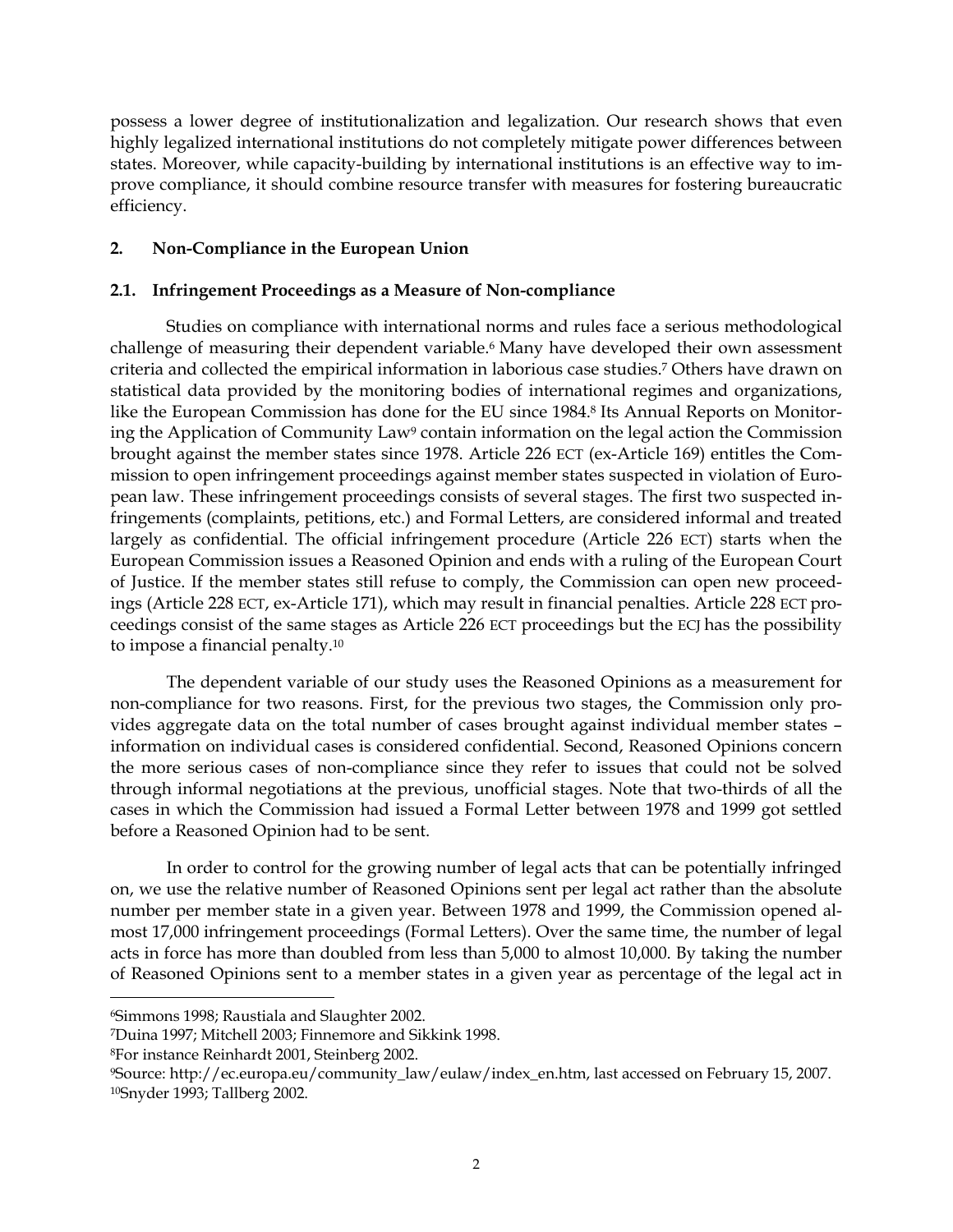force at the time of violation in addition to using time dummies in our analyses, we avoid problems of time trends (ever-growing number of legal acts) and structural breaks caused by political events, such as the completion of the Internal Market, which frequently haunt panel and time series analyzes.<sup>11</sup>

The database, on which this paper draws, is based on a unique and comprehensive dataset including all the infringement proceedings in which the European Commission sent a Reasoned Opinion to the member states between 1978 and 1999.12 It contains more than 6,300 individual infringement cases, which are classified by infringement number, member state, policy sector, legal basis (CELEX number), legal act, type of infringement, and stage reached in the proceedings. The Commission gave us access to its own data base. We were allowed to download all the data available for the years 1978 till 1999 (excluding the Formal Letters). This is the very first time that researchers have received such data.

Using infringements as a measurement for non-compliance with European law is not without problems. There are good reasons to question whether infringement proceedings qualify as valid and reliable indicators of compliance failure, that is, whether they constitute a random sample of all the non-compliance cases that occur. First, for reasons of limited resources, the Commission is not capable of detecting and legally pursuing all instances of non-compliance with European law. Infringement proceedings present only a fraction of all instances of noncompliance, and we have no means of estimating their real number. Moreover, the infringement sample could be seriously biased since the Commission depends heavily on member-statees' reporting back on their implementation activities, on costly and time-consuming consultancy reports, and on information from citizens, interest groups and companies. But whereas the monitoring capacity of member states and their domestic actors varies, there is no indication that the limited detection of non-compliance systematically biases infringement data towards certain member states. We have been conducting an expert survey, which asks 189 policymakers, civil servants, companies, interest groups and scientific experts in the EU member states which form part of our study, to assess the level of non-compliance in their country in general and with respect to core norms and rules in different policy areas. The response rate was more than 60 percent and the results correspond with the relative distribution of infringement proceedings, which strengthens our confidence that the data do not contain a systematic bias.

### **2.2 Mapping Member-state Non-compliance with European Law**

Our data on non-compliance with European law show significant variation among the member states (Graph 1).13 Member states can be divided into three groups: leaders, laggards and the middle-field. The three Scandinavian member states, the United Kingdom, and the Netherlands are good compliers and rarely violate European law. By contrast, the Southern European countries (including France) – with the exception of Spain – and Belgium seriously lag behind. The rest of the member states range in between, forming the middle-field. Analyzing

<sup>11</sup>Cf. Banerjee et al. 1993; Enders 2004.

<sup>121978</sup> is the first year, for which the Commission comprehensively published infringement data. 1999 is the last year, for which the Commission was willing to give us access to its data base.

<sup>&</sup>lt;sup>13</sup>Our analysis only covers the EU 12, since our dataset ends in 1999. Including the three member states that joined the EU in 1995 might have introduced a bias in our data, since the average number of infringements tends to increase in the years after accession.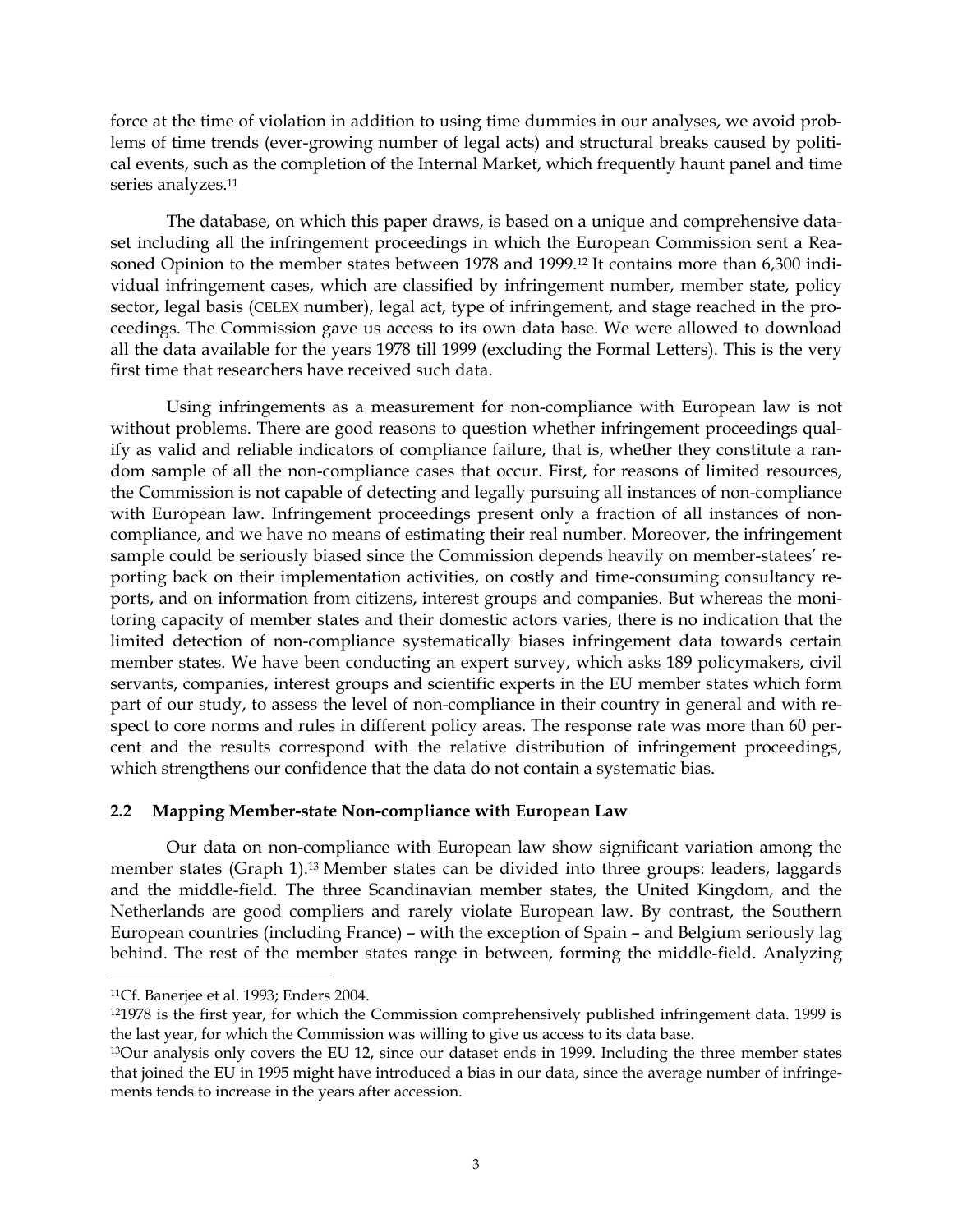this pattern more closely, we also find that it is virtually constant over time. Leaders stay leaders, while Italy, France and Greece always belong to the group of member states with the worst compliance record. Graph 1 does not only present the ranking of the member states from exemplary Denmark on the left to notorious Italy on the right by their average non-compliance records. The box plots also show, for example, that Italy receives a median of one Reasoned Opinion from the Commission per 100 legal acts in force each year, whereas Denmark, as well as the other Scandinavian countries not depicted in the graph, infringe on only one out of 1,000 legal acts on the median.





The distribution of non-compliance among member states is puzzling because, at first sight, none of the prominent compliance approaches seems to provide an explanation that systematically accounts for the variance observed. Realists should ask themselves why France and Italy wield similar economic and political power in the EU as Germany and the UK do, but are much less compliant. This becomes even more puzzling for management theories since France and Italy comply as badly as or even worse than Greece and Portugal, which are the two poorest countries in the EU 15. Constructivists should have a hard time in understanding why EU skeptical countries like the UK, Denmark, Sweden or Finland comply much better with European law than states that are highly supportive of European integration, such as France, Italy or Belgium. Institutionalists have in general difficulties in accounting for country variation since the level of legalization is the same for states within an international institution. Likewise, monitoring and sanctioning mechanisms should affect the cost-benefit calculations of states in an equal way. Variance is much more expected between international institutions, if they differ in their degree of obligation, delegation and precision.14 Of course, the costs of (non-)compliance may

<sup>14</sup>Abbott et al. 2000; Keohane, Moravcsik, and Slaughter 2000.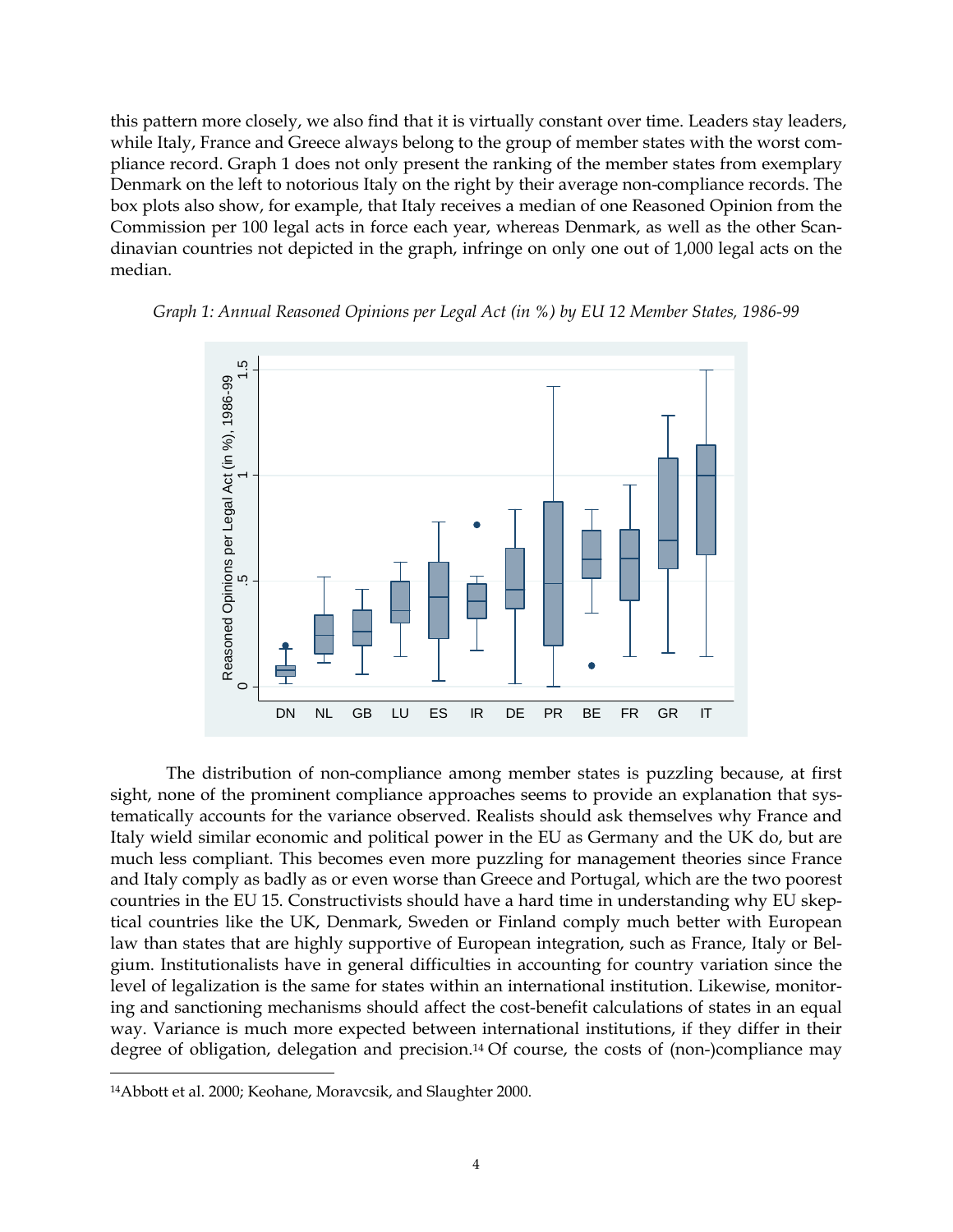vary across countries. But then we need an explanation for why some states face higher costs than others, something which institutionalist theories usually do not provide. As we will see below, combining institutionalist reasoning with a power-based enforcement approach is one way to solve this problem.

# **3. Three Compliance Approaches**

To explain why there is significant variation between member states with regard to their level of (non-)compliance with European law, we have to find country-based explanations. International Relations theories, such as the enforcement, management and legitimacy approaches, primarily focus on institutional design (monitoring and sanctioning, capacity-building and adjudication and socialization). Consequently, they have largely been used to account for variation in compliance across international institutions. However, all three approaches can be easily reformulated to account for country-specific explanatory factors, such as the power (enforcement), the capacity (management) of states and the acceptance of international rules and institutions (legitimacy) by states.

# **3.1. Enforcement**

 $\overline{a}$ 

Enforcement approaches assume that states choose to violate international norms and rules because they are not willing to bear the costs of compliance. Incentives for defection are particularly strong if international norms and rules are not compatible with national arrangements, as a result of which compliance requires substantial changes at the domestic level.15 From this rationalist perspective, non-compliance can only be prevented by increasing the costs of non-compliance.16 Increasing external constraints by establishing institutionalized monitoring and sanctioning mechanisms can alter strategic cost-benefit calculations of states. The likelihood of being detected and punished increases the anticipated costs of non-compliance, be they material (economic sanctions or financial penalties)17 or immaterial (loss of reputation and credibility).18 Such costs may finally lead to a change of strategic preferences towards compliance. However, states do not necessarily face the same compliance costs nor are they equally sensitive to sanctions.<sup>19</sup> Drawing on power-based theories of International Relations, we can distinguish three strands of the enforcement approach.

## *The Power of Recalcitrance: Power Matters at the Stage of Enforcement*

Following the argument of Keohane and Nye on power and interdependence,<sup>20</sup> states can be regarded as being more sensitive to the costs imposed by sanctions if they have less political or economic power than other states, the latter being more resistant to external pressures. With regard to our dependent variable, we would then expect that the less powerful EU member states are, the more sensitive they are to external enforcement constraints and the less likely they are to infringe EU legal acts, hence, the smaller their number of infringements compared to

<sup>15</sup>Cf. Cortell and Davis 1996; Checkel 2001; Risse and Ropp 1999; Underdal 1998.

<sup>16</sup>Martin 1992; Downs, Rocke, and Barsoom 1996; Downs 1998; Dorn and Fulton 1997. 17Martin 1992; Fearon 1998.

<sup>18</sup>Checkel calls this "social sanctioning" (Checkel 2001: 558; cf. Klotz 1995; Keck and Sikkink 1998; Gurowitz 1999; Satori 2002; Schoppa 1999.

<sup>19</sup>Abbott et al. 2000; Garrett, Kelemen, and Schulz 1998; Horne and Cutlip 2002. 20Keohane 1988.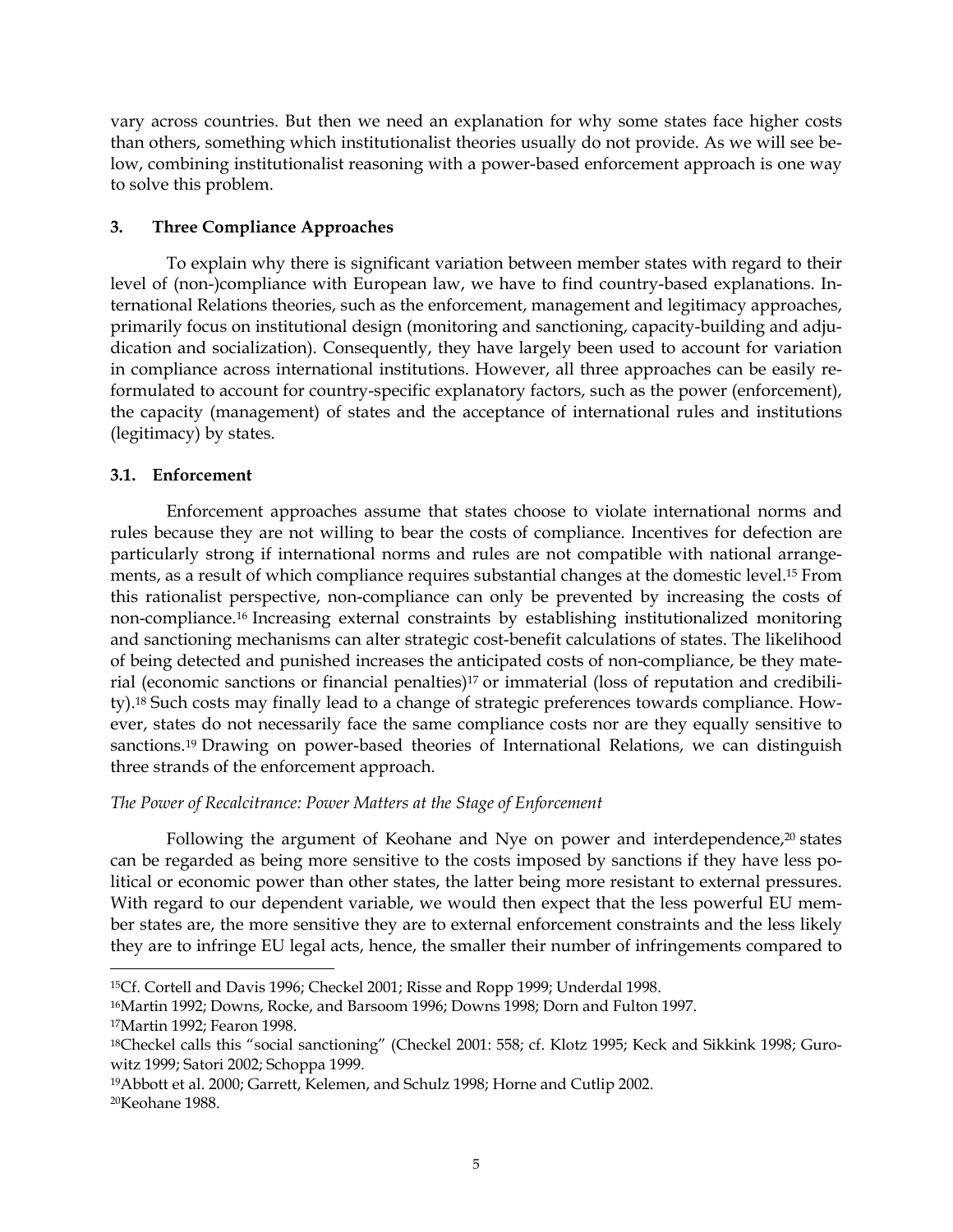less cost-sensitive, i.e., more powerful, member states. Hence, the political and economic weight of a state allows it to be *recalcitrant* with respect to the effective implementation of European law. This variant of the enforcement approach emphasizes the extent to which power translates into indifference or resistance vis-à-vis external constraints imposed on states.21 The mechanism of *recalcitrance* thereby predicts a positive relationship between the power of a state and its noncompliance record. The first enforcement hypothesis (H1a) expects that *more powerful states infringe on international and European laws more often than weaker states.*

#### *The Power of Assertiveness: Power Matters at the Stage of Decision Making*

Another variant of the enforcement approach focuses on states, but attributes more weight to the decision-making process. According to this line of argumentation, the power of a member state does not only deploy an impact in the implementation stage (resulting in recalcitrance), but also in the stage of decision making. Moreover, high power results in a *better* record of compliance. The political and economic weight of a member state is closely related to its *assertiveness*, i.e., its ability to shape legal acts according to its preferences.22 The extent to which a state has managed to impose its preferences during negotiating procedures determines the costs of compliance and thereby the state's willingness to comply with the decision *ex post*. Hence, if power is defined as *assertiveness* in the decision-making process, a second enforcement hypothesis (H1b) expects that *more powerful states infringe on international and European laws less often than weaker states*.

#### *The Power of Deterrence: Power Matters for the Enforcement Authority*

The assumption of a *positive* impact of state power on compliance has been taken up by other strands of the enforcement literature which emphasize, however, another causal mechanism. According to this line of argumentation, the political and economic weight of a state can translate into a *deterrence of the enforcement authority*, i.e., the institution which monitors compliance and imposes sanctions against free-riders and norm-violators.23 Like the hypothesis about the *recalcitrance* of powerful states, the *deterrence* hypothesis stresses the relationship between the non-compliant state and the enforcement authority. But rather than conceptualizing the power of the non-compliant state as determining its reaction to actions of the enforcement authority, it explains the behavior of the enforcement authority in the first place. It assumes a principal-agent relation between the states (principals) and the enforcement authority (agent), in which the latter ultimately depends on the former since the states can always renounce the power of the enforcement authority.24 This asymmetrical relationship may induce the enforcement authority to act strategically and be reluctant to impose sanctions on powerful states. This asymmetry is stronger for powerful member states since they have more political weight in international institutions, which they could use to punish the enforcement authority. Regarding the case of the European Union, the European Commission or the European Court of Justice (ECJ) might therefore be less willing either to open infringement proceedings or to issue rulings against powerful member states, since they finally depend on the extent to which member states are willing to delegate this authority to them. Thus, similarly to the assertiveness hypothesis, the deterrence hypothesis predicts a lower record of non-compliance cases for powerful states. In contrast to the assertive-

<sup>21</sup>Martin 1992.

<sup>22</sup>Giuliani 2003; Moravcsik 1997; Fearon 1998; Keohane and Nye 1977.

<sup>23</sup>Abbott et al. 2000; Garrett, Kelemen, and Schulz 1998; Horne and Cutlip 2002.

<sup>24</sup>Horne and Cutlip 2002: 301; cf. Garrett, 1998 #4238}; Tallberg 2000.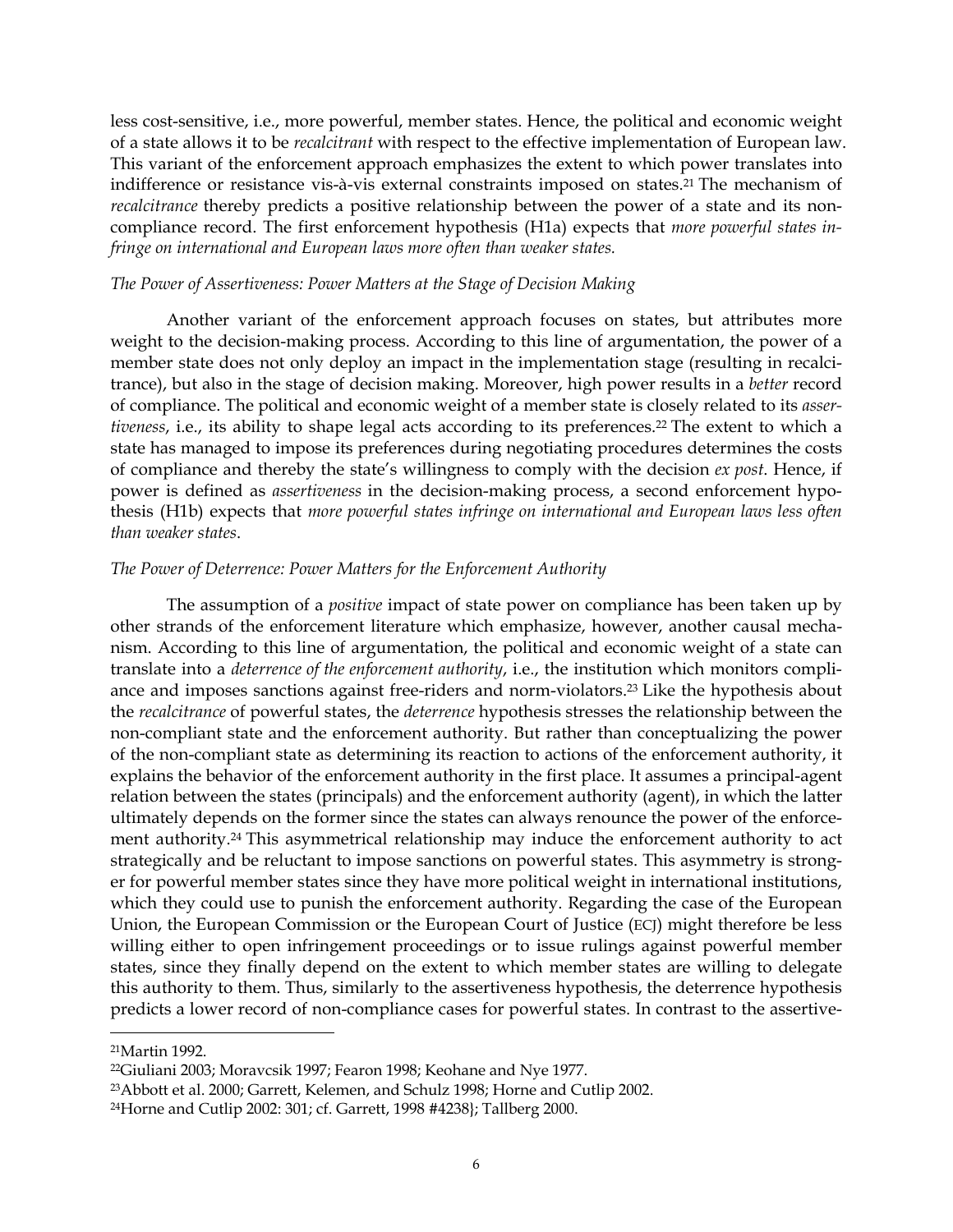ness hypothesis, however, powerful member states might actually violate a rule, but are simply not being sanctioned for it. In this perspective, the deterrence hypothesis only allows for making predictions about the *probability with which violations are prosecuted and sanctioned*, not about the actual occurrence and prevalence of non-compliance.25 The third enforcement hypothesis (H1c) expects that *the more powerful a state is, the less probably it will face infringement proceedings since en*forcement authorities are deterred.

| Power of recalcitrance (H1a)     | Power of assertiveness (H1b)    | Power of deterrence (H1c)       |
|----------------------------------|---------------------------------|---------------------------------|
| Powerful states infringe on      | Powerful states infringe on     | Powerful states are less likely |
| European law more often than     | European law less often than    | to be prosecuted and sanc-      |
| weak states (since they are less | weak states (since they have    | tioned for infringements        |
| sensitive to the costs imposed   | been able to decrease the costs | against European law (since     |
| by sanctions).                   | of compliance by shaping        | enforcement authorities are     |
|                                  | European law according to       | deterred by them).              |
|                                  | their preferences).             |                                 |

*Table 1: Overview of the Enforcement Hypotheses* 

# *Operationalization of the Independent Variables*

In order to test for the influence of the power of recalcitrance on non-compliance, we incorporate two power indicators into our analyses. These indicators are widely used in the literature and account for different aspects of power – economic size and EU-specific political power. Gross domestic product ("GDP") is a proxy for economic power.26 It influences the sensitivity towards material costs of financial penalties or the withholding of EU subsidies. The data come from the World Development Indicators.27 Direct EU-specific political power is more relevant for reputational costs. Member states such as Germany and France, which have significant voting power, cannot be ignored by others in EU decision making, even if they may have lost credibility by not abiding with previously agreed-upon rules. Thus, we use the proportion of times when a member state is pivotal (and can, thus, turn a losing into a winning coalition) under QMV (qualified majority voting) in the Council of Ministers ("SSI") as an indicator of EU-specific political power.<sup>28</sup> This indicator also serves for the operationalization of the assertiveness and deterrence hypotheses. The power to shape EU rules and to deter the Commission, respectively, is strongly mitigated by the highly institutionalized context of EU decision making and the need for coalition building, as a result of which power resources, such as military capabilities, do not carry much weight. Population is relevant but captured by "SSI" since the number of votes a member state has is based on the size of its population.

<sup>&</sup>lt;sup>25</sup>Cf. Reiss 1984. A proper test of the deterrence hypotheses would require an approach which looks at the later stages of the infringement proceedings when the material costs of imposed sanctions become more imminent. We have done this in a separate study, which confirms our findings for the Reasoned Opinion stage (Authors).

<sup>26</sup>Keohane 1989; Martin 1992; Moravcsik 1998; Steinberg 2002.

<sup>27</sup>World Bank 2005.

<sup>28</sup>Shapley and Shubik 1954; Rodden 2002.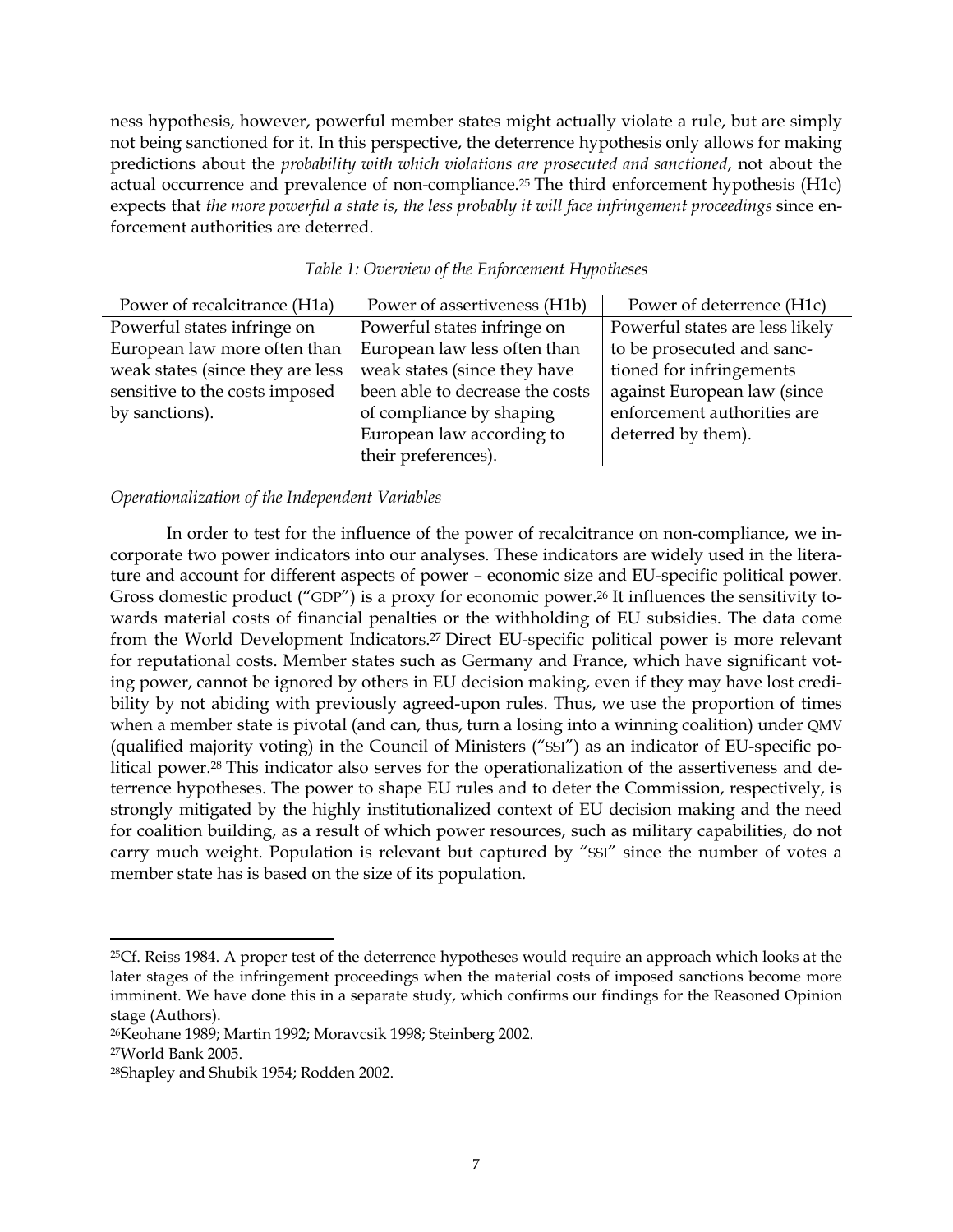#### **3.2. Management**

The management school assumes that non-compliance is involuntary. Even if states would like to comply with a European rule, they are prevented from doing so if the very preconditions that enable state compliance are absent. There are three sources of involuntary noncompliance: lacking or insufficient state capacities, ambiguous definitions of norms and inadequate timetables up to which compliance has to be achieved.29 While management approaches attribute equal influence to capacities, precision of norms and transposition timetables, the latter two factors relate to the character of individual rules and, hence, cannot account for inter-state variation. Therefore, we focus on state capacity within this paper.

The concept of state capacity is not used uniformly in the literature and its operationalization differs significantly. Resource-centered approaches define capacity as a state's ability to act, i.e., the sum of its legal authority and financial, military and human resources.<sup>30</sup> Neoinstitutionalist approaches, by contrast, argue that the domestic institutional structure influences the degree of a state's capacity to act and its autonomy to make decisions.31 Thereby, domestic veto players come to the fore, which block the implementation of international rules because of the costs they have to (co-)bear.32 A high number of veto players reduces the capacity of a state to make the necessary changes to the status quo for the implementation of costly rules.33 In order to do justice to both lines of argumentation, we differentiate between the *government autonomy* and the *government capacity* of states. While government autonomy refers to institutional and partisan veto players (and is higher, the lower the number of veto players is), government capacity is geared to the financial endowment of states and their human resources. Yet, even if a state has sufficient resources, its administration may still have difficulties in pooling and coordinating, particularly if the required resources are dispersed among various public agencies (e.g. ministries) and levels of government.34 We therefore distinguish between resource endowment and the efficiency of a state bureaucracy to mobilize and channel resources into the compliance process. Italy and France are two prominent examples of how the two types of government capacity may diverge. Both countries command more resources than most of the other member states. Yet, their bureaucracies are comparably inefficient and face serious problems of corruption.

In the implementation of European norms, both government autonomy and government capacity are necessary for the production as well as adaptation of preexisting national legal acts and their correct application. Based on these considerations we derive the following hypothesis from the managerial approach: *The lower government autonomy and the lower government capacity, the more difficult it becomes for a member state to comply with European legal norms.* Hence, higher rates of infringements can be expected for states with low government autonomy and capacity.

<sup>29</sup>Chayes and Chayes 1993, 1995; Chayes, Chayes, and Mitchell 1998; Young 1992; Haas, Keohane, and Levy 1993; Jacobsen and Weiss Brown 1995; Haas 1998.

<sup>30</sup>Przeworski 1990; Haas 1998; Simmons 1998.

<sup>31</sup>Katzenstein 1978; Evans 1995; Evans, Rueschemeyer, and Skocpol 1985.

<sup>32</sup>Putnam 1988; Duina 1997; Haverland 2000.

<sup>33</sup>Alesina and Rosenthal 1995; Tsebelis 2002.

<sup>34</sup>Mbaye 2001; Larrue and Chabason 1998; Egeberg 1999.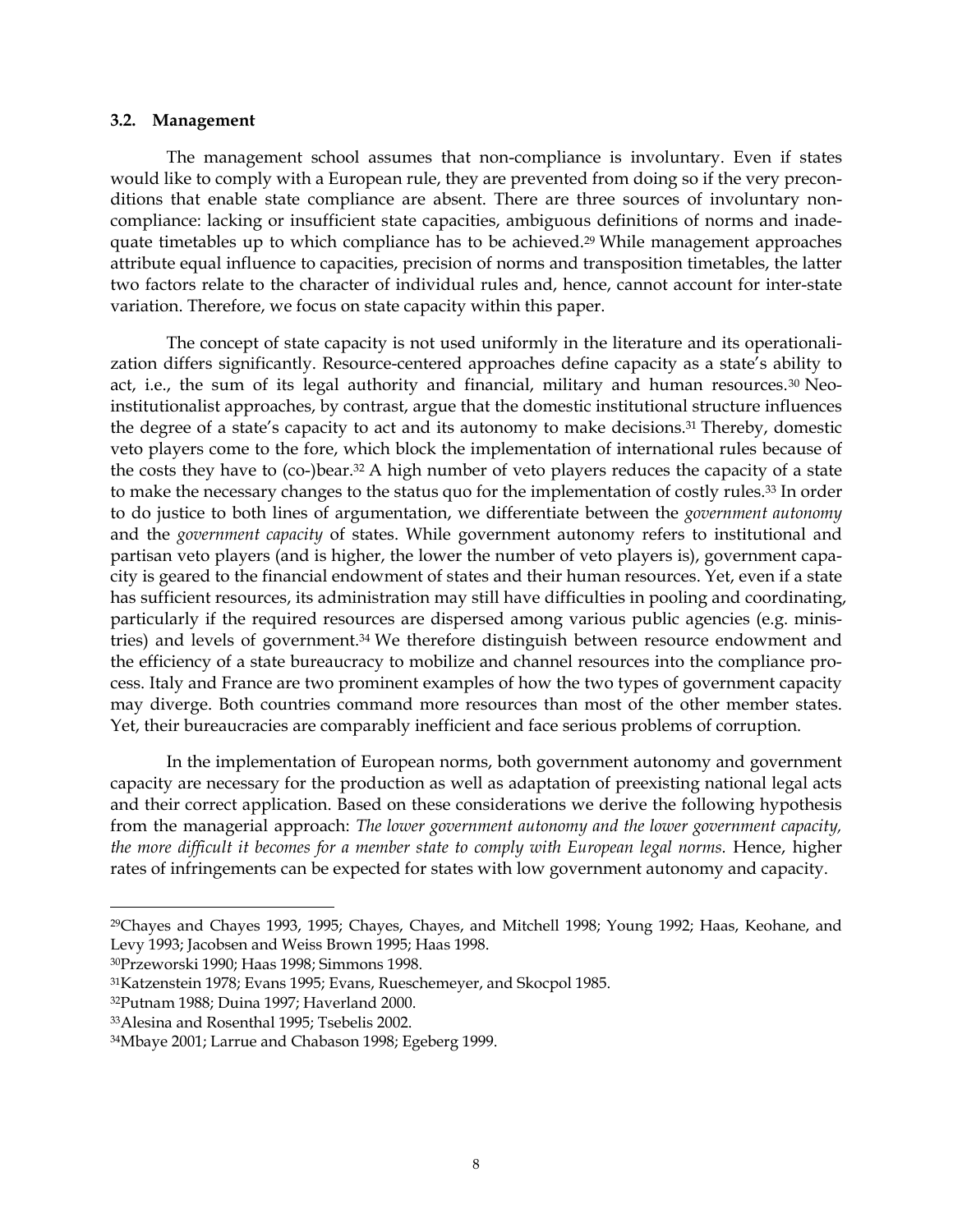| Government autonomy (H2a)                    | Government capacity (H2b)                        |  |  |
|----------------------------------------------|--------------------------------------------------|--|--|
| States with a low level of government auton- | States with a low level of government capacity   |  |  |
| omy infringe on European law more often than | infringe on European law more often than         |  |  |
| more autonomous states (since veto players   | states with a high level of capacity (since they |  |  |
| might block or delay decisions).             | do not have the material resources and/or effi-  |  |  |
|                                              | cient bureaucracies to comply).                  |  |  |

#### *Table 2: Overview of the Management Hypotheses*

### *Operationalization of the Independent Variables*

To test for the influence of government capacity on the distribution of non-compliance, we include two indicators that are prominent in the literature. First of all, we incorporate the GDP per capita ("GDPpc").<sup>35</sup> It is a general measure for the resources on which a state can draw to insure compliance. The data come from the Word Development Indicators.36 Whether a state has the capacity to mobilize these resources will be captured by the second variable, bureaucratic efficiency ("efficiency"). In the operationalization, we use an index of bureaucratic efficiency professionalism of the public service created by Auer and her colleagues.37 The index consists of three components of bureaucratic efficiency: performance-related pay for civil servants, lack of permanent tenure and public advertising of open positions. Bureaucratic efficiency highly correlates with measures of corruption, e.g. the Corruption Perception Index of Transparency International. 38 For issues with multicollinearity, we include only bureaucratic efficiency in our analyses. Other potential indicators of government capacity – such as the World Bank governance indicators by Kaufmann et al. (2002) – are not used either due to the fact that they cover only part of the time period analyzed in this paper or lack sufficient variance for comparative studies of OECD countries.

Government autonomy is a function of the number of veto players in the political system of a member state.39 However, even if the number of the institutional and partisan veto players remains constant over time, the interests of these actors – for example regarding (non-)compliance – may change. Therefore, we use an alternative veto player index ("polcon"), which allows for the interests of veto players in such a way that interdependences between veto players and the respective political system are taken into consideration.40 It is based on a simple spatial model of political interaction among government branches, measuring the number of independent branches with veto power and the distribution of political preferences across these branches. They can be interpreted as a measure of institutional constraints that either preclude arbitrary changes of existing policies or produce gridlock and so undermine the ability of the government to change policies when such change is needed. Two alternative indicators of government autonomy are discussed in the literature: the executive control of the parliamentary agenda measured by the extent to which the government can successfully initiate drafts and rely on stable majorities for in the legislative branch,<sup>41</sup> and the parliamentary oversight of govern-

<sup>35</sup>Cf. Brautigam 1996.

<sup>36</sup>World Bank 2005.

<sup>37</sup>Mbaye 2001; Auer, Demmke, and Polet 1996.

<sup>38</sup>Herzfeld and Weiss 2003.

<sup>39</sup>Tsebelis 2002; Immergut 1998.

<sup>40</sup>Henisz 2002. Beck et al. 2001 have developed a similar index.

<sup>41</sup>Döring 1995; Tsebelis 2002.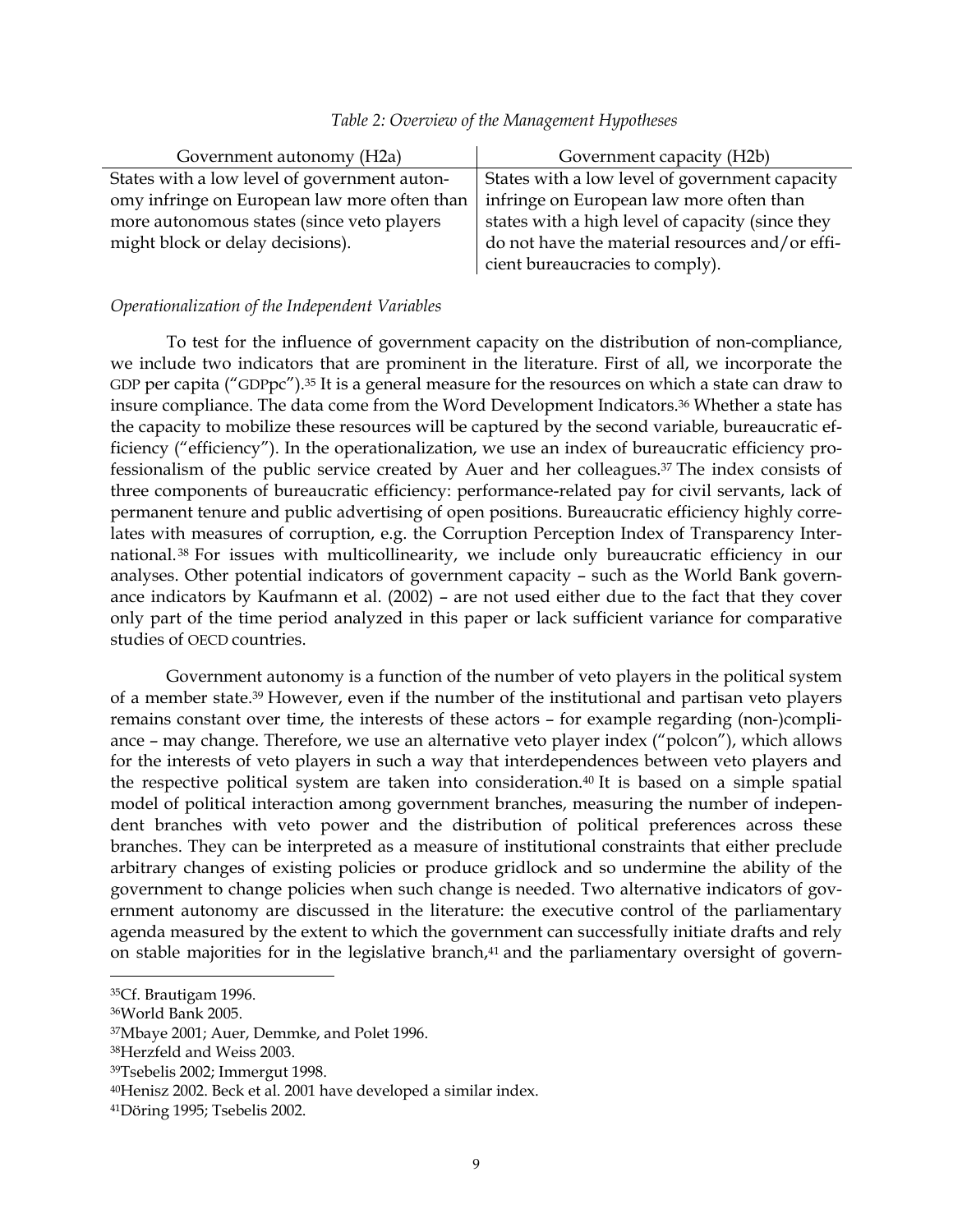ment measured by the material (e.g., number of Committees) and ideational resources (e.g., information-processing capacity) relevant for the oversight of the legislative on the government.42We had initially included both these variables but dropped them because of multicollinearity concerns, their lack of significant (executive control) and robustness (parliamentary oversight).

# **3.3. Legitimacy**

Constructivists draw on the social logic of appropriateness to explain compliance. States are socialized into the norms and rules of international institutions through processes of social learning and persuasion. They comply out of a normative belief that a rule or institution ought to be obeyed rather than because it suits their instrumental self-interests. This sense of moral obligation is a function of the legitimacy of the rules themselves or their sources.43 There are several ways by which legitimacy can be generated. First, the rule is embedded in an underlying institution or a legal system, which is generally characterized by a high level of legitimacy (acceptance of the rule-setting institution).<sup>44</sup> Second, a critical number of states already complies with an international rule. As a result, other states are "pulled" into compliance because they want to demonstrate that they conform to the group of states, to which they want to belong and whose esteem they care about (peer pressure).45 Third, legitimacy can also result from certain procedures that include those actors in the rule-making that are potentially affected and who engage in processes of persuasion and mutual learning (procedural legitimacy).<sup>46</sup> Both procedural legitimacy and peer pressure focus more on compliance with individual rules (exactly those which result from "fair" decision-making processes or those with which other states already comply). The acceptance of the rule-setting institution hypothesis emphasizes that voluntary compliance is generated by diffuse support for and general acceptance of the rule-setting institutions and the constitutive principles of the law-making and standing. Since our unit of analysis are country years and we study infringements rather than individually violated legal acts, we focus in this paper on the acceptance of and support for the rule-setting institution.

The institutional legitimacy hypothesis can itself be disentangled into two different variants which stress different institutional aspects: the rule of law and the rule-setting institution.

## *Domestic Culture of Law-Abidingness and Support for the Rule of Law*

Legal sociological studies refer to the relation between national legal cultures and their inclinations for compliance with national norms.<sup>47</sup> Legal cultures comprise three elements: (1) the characteristics of legal awareness, (2) general attitudes towards the supremacy of law and (3) general attitudes towards the judicial system and its values.48 In this perspective, the degree of compliance correlates with the extent to which rule addressees accept the legitimacy of the rule of law and consider compliance with legal norms as demanded by a domestic logic of appropriateness. The acceptance of a rule and the subsequent inclination to comply with it result from

<sup>42</sup>Harfst and Schnapp 2003.

<sup>43</sup>Hurd 1999; Franck 1990; Finnemore and Toope 2001; Checkel 2001.

<sup>44</sup>Hurd 1999; Kohler-Koch 2000.

<sup>45</sup>Franck 1990; Finnemore and Sikkink 1998.

<sup>46</sup>Dworkin 1986; Hurrell 1995; Franck 1995.

<sup>47</sup>Gibson and Caldeira 1996; Jacob et al. 1996.

<sup>48</sup>Gibson and Caldeira 1996.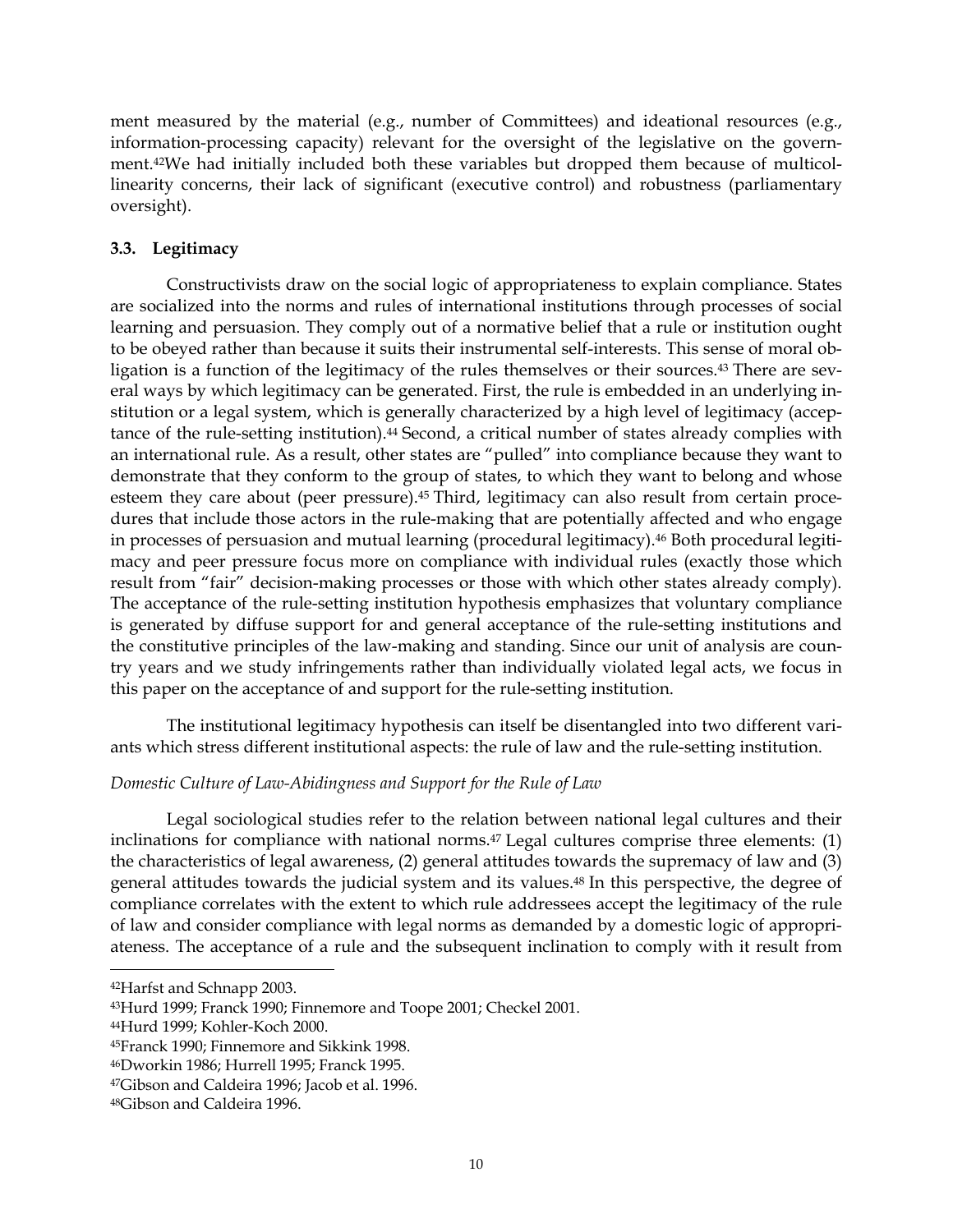the diffuse support for law-making as a legitimate means to ensuring political order in a community.49 Consequently, even costly rules will principally be complied with. While this argument was developed for compliance with domestic laws, it should also apply to international and European rules since they also constitute law. This is all the more true for the EU, where European law is the law of the land because of its supremacy and direct effect. The corresponding hypothesis (H3a) states that *the lower the public support for the principle of the rule of law in a member state, the more often European law is infringed on.* 

### *Support for the EU as the Rule-setting Institution*

The explanation of rule-consistent behavior due to diffuse support can not only refer to the acceptance of the law as a means to the insurance of political order in a community. It can also refer to the institution responsible for rule-setting. Rules are not only complied with because laws ought to be obeyed, but because the rules are set by institutions, which enjoy a high degree of support.50 Therefore, the second legitimacy hypothesis (H3b) states that *member states with a high public supports for the EU as a rule-setting institution infringe European Law less often than member states with a EU-skeptic population.*

| Rule of law (H3a)                                 | Support (H3b)                                   |
|---------------------------------------------------|-------------------------------------------------|
| States with lower levels of support for the prin- | States with lower public support for the EU as  |
| ciple of the rule of law infringe on European     | a rule-setting institution infringe on European |
| law more often than states with higher levels     | law more often than states with higher public   |
| (since they feel a lower sense of obligation to   | support (since they feel a lower sense of       |
| comply with law in general).                      | obligation to comply with European law).        |

### *Table 3: Overview of the Legitimacy Hypotheses*

## *Operationalization of the Independent Variables*

In principle, the operationalization of the rule of law hypothesis is unproblematic. The extent of the support for the rule of law can be quantified on the basis of opinion poll data ("rule of law"). Yet, good data are rare. Alternatively, the rule of law or "law and order tradition," as it is better known from the International Country Risk Guide, data provided by the World Bank do not cover the full time period of our analysis.<sup>51</sup> Therefore, we use James L. Gibson and Gregory A. Caldeira's opinion poll survey data, even though they only provide data for EU 12 member states.52 The data measure the extent of support for the rule of law on the basis of agreement with the following statements: "it is not necessary to obey a law which I consider unfair," "sometimes it is better to ignore a law and to directly solve problems instead of awaiting legal solution," as well as "if I do not agree with a rule, it is okay to violate it as long as I pay attention to not being discovered."

Data on public support for the EU are available from Eurobarometer surveys. The acceptance of European institutions can be quantified by the question which refers to the support of the membership of one's own country in the European Union ("support").

<sup>49</sup>Easton 1965; Habermas 1992.

<sup>50</sup>Dworkin 1986; Hurrell 1995; Gibson and Caldeira 1995.

<sup>51</sup>Kaufmann, Kraay, and Mastruzzi 2003.

<sup>52</sup>Gibson and Caldeira 1996.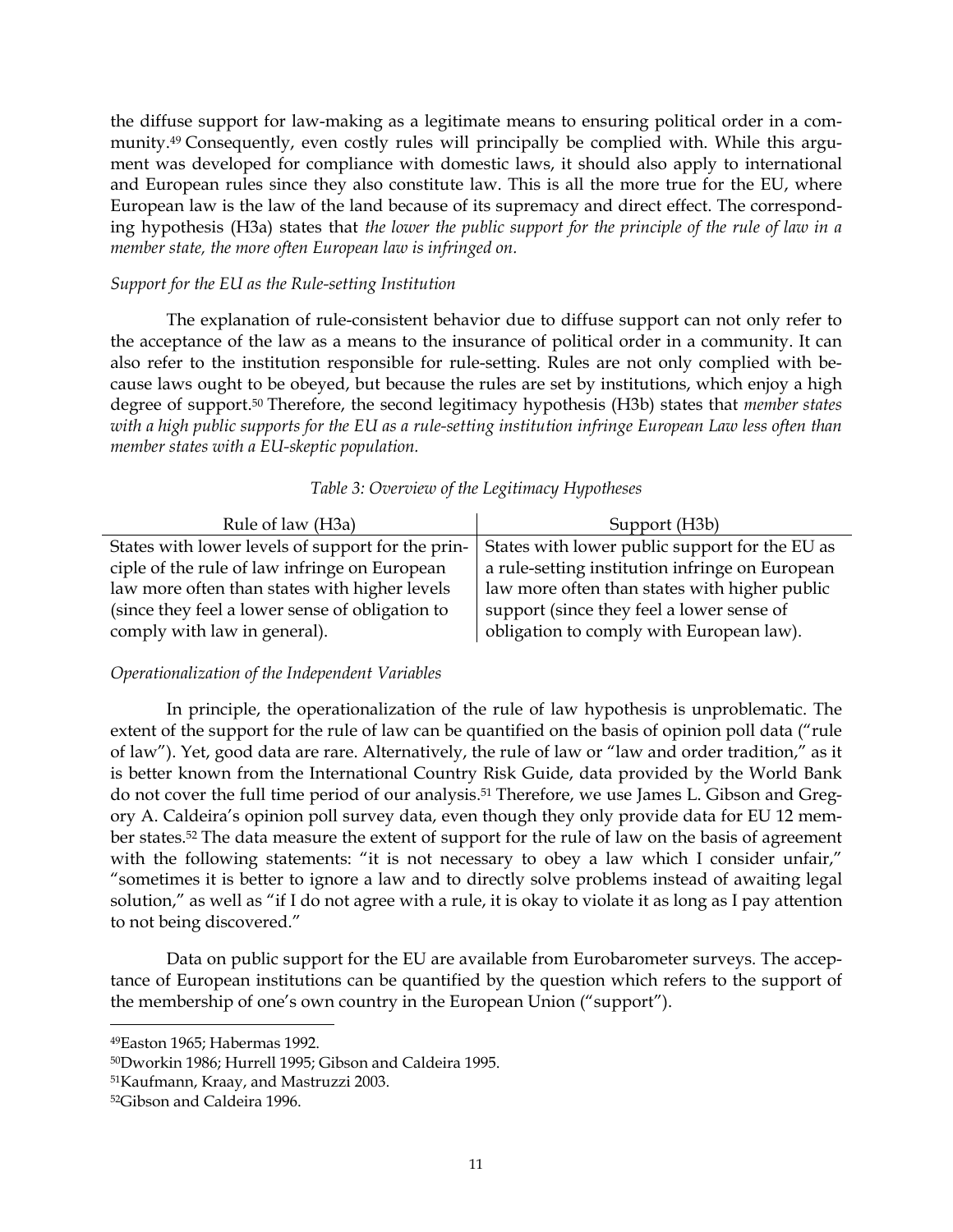So far, we have treated the three compliance approaches as competing or at least alternative explanations for member-state compliance. The next section will discuss to what extent the three approaches can be combined. Why should power, capacity and legitimacy not have joint and conditionals effects on state compliance, i.e., reinforcing or undermining their individual influence?

### **3.4. Towards an Integrated Approach**

The compliance literature has been rather skeptical about combining different approaches because of their diverging assumptions regarding "how the international system works, the possibilities for governance with international law, and the policy tools that are available and should be used to handle implementation problems."53 Yet empirical studies support explanations based on power and capacity, as well as legitimacy.<sup>54</sup> Likewise, the European Union and many international organizations use a combination of management, enforcement and legitimacy mechanisms to induce member-state compliance.55 Combining explanatory factors of the different approaches makes not only empirical sense; their theoretical assumptions are not always that incompatible either.

## *Power and Capacity*

 $\overline{a}$ 

Enforcement theories conceptualize compliance as a strategic choice by actors who weigh the costs of compliance against the benefits. The management school, by contrast, emphasizes the importance of capacity to make and act upon (rational) choices in the first place. If actors lack the necessary resources, they have no other choice but to defect. This offers a fruitful opportunity to combine management and enforcement approaches: the effect of power on compliance is conditional on capacity. In binary terms, power only matters if states have the general capacity to comply. While countries with no capacity would be bad compliers irrespective of their power, high-capacity member states could still choose whether to comply *if* they had the power to resist or deter enforcement pressures by the Commission. H1a and H1c would then become conditional on sufficient capacity. Statistically, such a relation would suggest a significant interaction effect between power and capacity.

The effects of power and capacity could interact, reinforcing or undermining each other. Member states with both the capacity to comply and the power to shape EU rules according to their preferences should be better compliers than countries that lack both or have only high capacities to cope with the costs of compliance or the power of assertiveness. Conversely, member states with the power to deter or resist the enforcement pressures (i.e., power of deterrence and recalcitrance) might be less inclined to do so if they have the capacity to comply. Likewise, countries which have neither capacity nor power might have to make greater efforts to mobilize additional resources than their powerful counterparts, which can defy compliance pressures.

<sup>53</sup>Raustiala and Victor 1998: 681; cf. Raustiala and Slaughter 2002: 543.

<sup>54</sup>Tallberg 2002; Mbaye 2001; Haas 1998; Mendrinou 1996; Steunenberg 2006; Mastenbroek 2003, 2005; Reinhardt 2001; Steinberg 2002; see also Zürn and Joerges 2005.

<sup>55</sup>Tallberg 2002; Risse, Ropp, and Sikkink 1999; Keohane, Haas, and Levy 1993; Mitchell 1996; Zürn and Joerges 2005.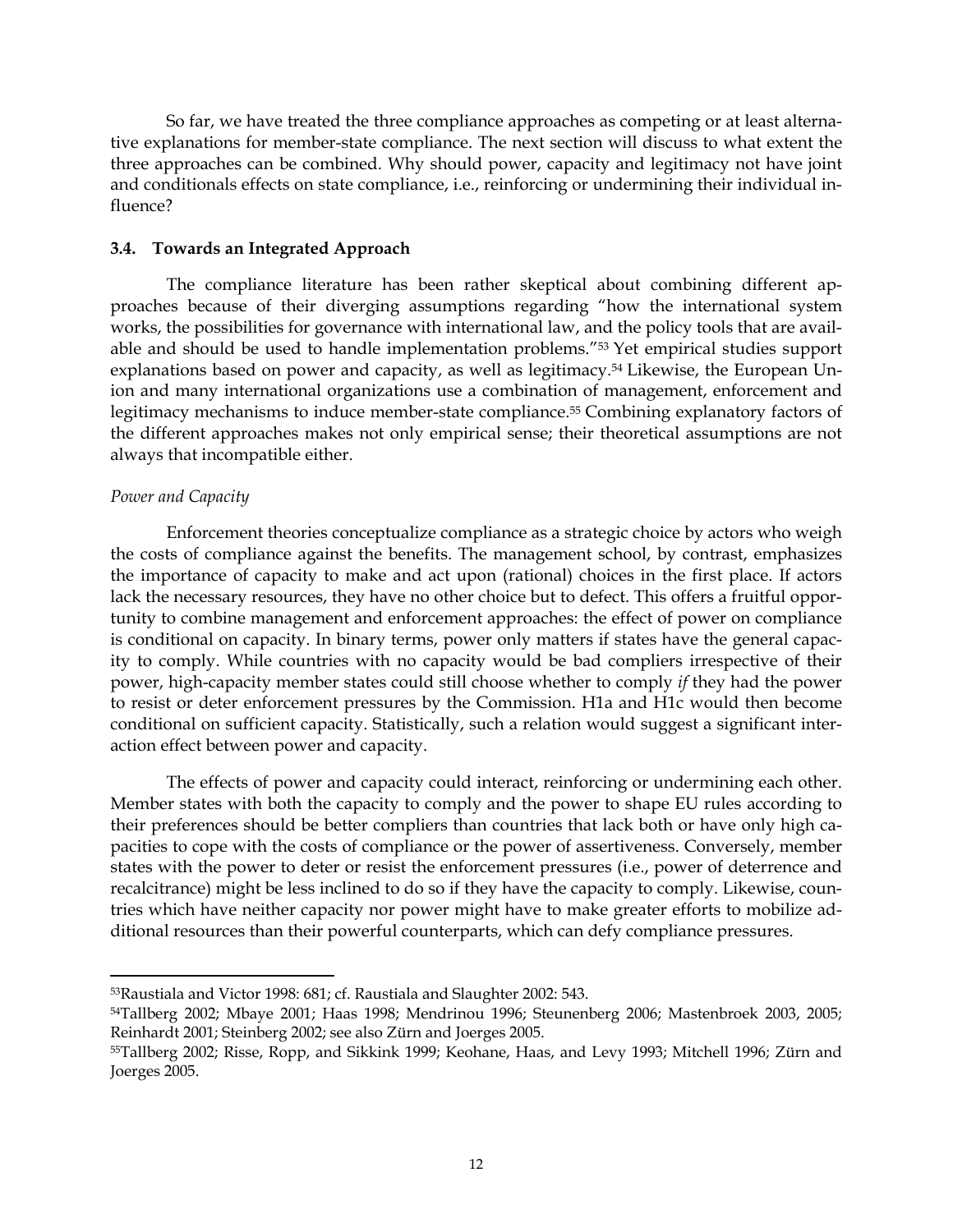#### *Capacity and Legitimacy*

The conditioning effect of capacity can also apply to its relation with legitimacy and (non-)compliance. The difference between legitimacy and enforcement approaches is that state choices are less guided by an instrumental logic of cost-benefit calculations but by a normative logic of appropriateness. Actors who seek to do what is socially accepted need as much capacity as actors who are driven by the strategic maximization of their self-interests. As in the case of power, capacity would be a scope condition for H3a and H3b.

Member states that have strong capacities and value the law and/or the EU as a lawmaking institution should be better compliers than countries with similar capacities but less support for the rule of law and/or the EU. Likewise, countries with lower capacities and higher support should make a greater effort to comply than their counterparts with equally weak capacities but citizens who are less law-abiding and supportive of the EU. Beside this positive interaction effect of capacity and legitimacy with respect to compliance, we can also conceive of a direct and negative relation between the independent variables capacity and legitimacy themselves, which might bring about a negative, albeit spurious, effect of EU support on compliance. The literature has found that support for the EU and the rule of law, respectively, is directly linked to a lack of state capacity. Citizens of states with weak capacities have low support for the rule of law since domestic legislation is only weakly enforced.56 Consequently, they turn to the EU as an institution that may be more effective in providing public goods.<sup>57</sup> As a result, those member states most supportive of the EU might be among the worst compliers since the EU may produce rules for the provision of public goods but the member state still lacks the capacity to effectively implement them on the grounds (cf. Graph 2). This somehow counterintuitive finding is corroborated by IR scholars, who argue that states have an incentive to delegate authority to international institutions to achieve policy outcomes that cannot be realized at the domestic level due to powerful veto players or lacking resources.58





<sup>56</sup>Putnam 1993; Levi 1998; Tyler 1998.

<sup>57</sup>Sánchez-Cuenca 2000.

<sup>58</sup>Simmons 2002; Simmons and Martin 1998: 747-748; Keohane 1984; Putnam 1988; Keohane and Nye 1977; Ruggie 1983.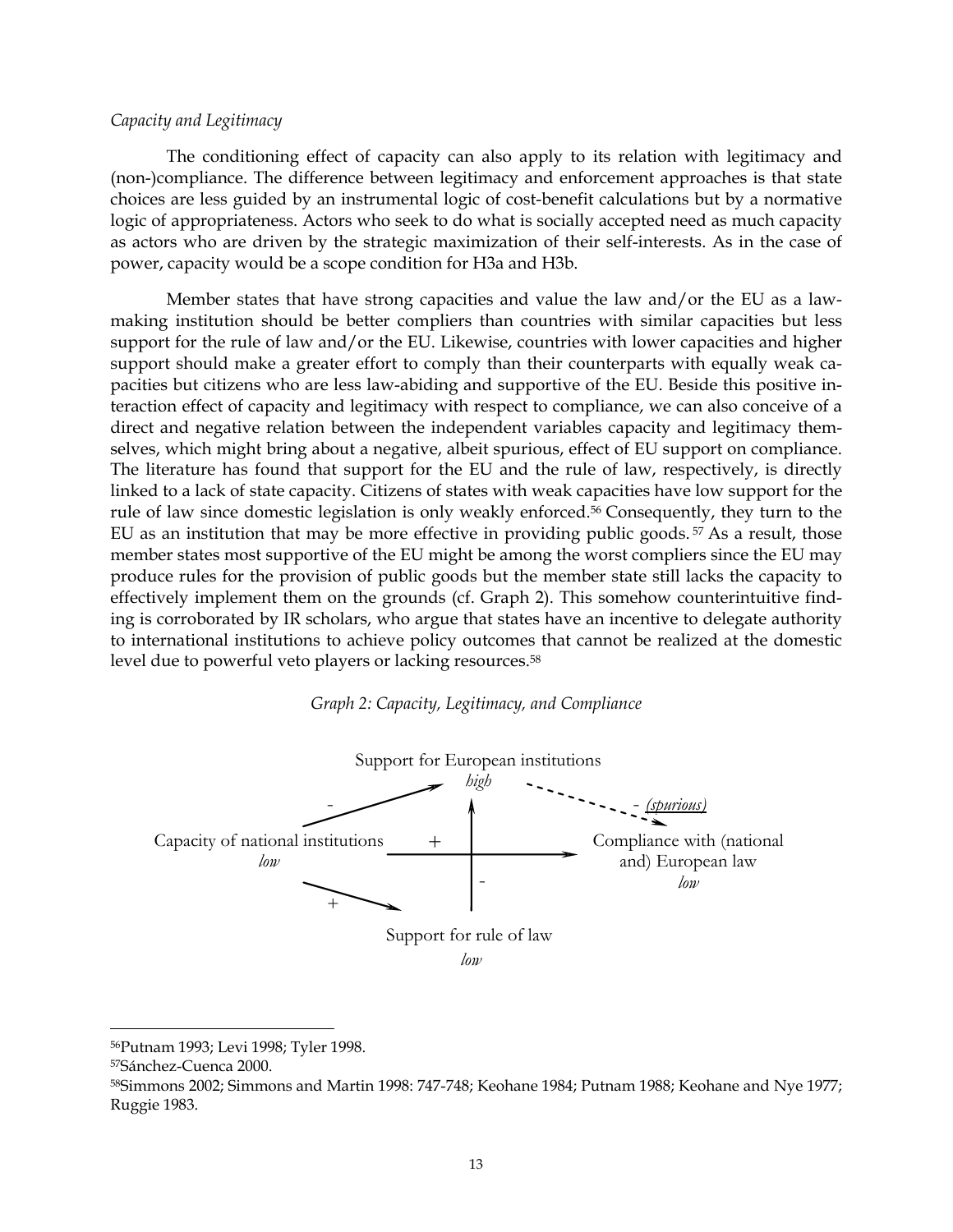### *Power and Legitimacy*

The combination of the enforcement and legitimacy approaches is more problematic since they are based on different theories of social action. Despite attempts to integrate rationalist and constructivist reasoning, synthetic explanations of (non-)compliance are still rare.59 They tend to focus on the scope conditions for the two different logics of social action. In a similar vein, we would argue that states that have power can do as they please (conditional on capacity), but what pleases them may well be defined by a normative logic that makes compliance the socially expected and accepted behavior – if their population is supportive of the rule of law and the EU, respectively. Moreover, powerful states whose citizens strongly support the rule of law and show little support for the EU, respectively, may be more inclined to use their power of assertiveness to shape EU rules according to the preferences of their constituencies.

| Power and Capacity              | Capacity and Legitimacy            | Power and Legitimacy              |  |
|---------------------------------|------------------------------------|-----------------------------------|--|
| H <sub>4a</sub> :               | $H4c$ :                            | H <sub>4</sub> e:                 |  |
| With increasing capacity, the   | With increasing capacity, the      | With increasing support for       |  |
| positive effect of the power of | negative effects of the support    | the rule of law and the EU,       |  |
| recalcitrance (H1a) and the     | for the rule of law (H3a) and      | respectively, the positive effect |  |
| negative effect of the power of | the EU (H3b), respectively, on     | of the power of recalcitrance     |  |
| deterrence (H1c) on the pro-    | the propensity of member           | and the negative effect of the    |  |
| pensity of member states to     | states to infringe on European     | power of deterrence on the        |  |
| infringe on European law are    | law is reinforced.                 | propensity of member states       |  |
| reduced.                        |                                    | to infringe on European law       |  |
|                                 |                                    | are reduced.                      |  |
| H <sub>4</sub> b:               |                                    |                                   |  |
| With increasing capacity, the   | H4d:                               | H <sub>4f</sub> :                 |  |
| negative effect of the power of | Capacity affects both legiti-      | With increasing support for       |  |
| assertiveness (H1b) on the      | macy and compliance - lower        | the rule of law and decreasing    |  |
| propensity of member states     | capacity of a member state         | support for the EU, respective-   |  |
| to infringe on European law is  | leads to higher public support     | ly, the negative effect of the    |  |
| reinforced.                     | for the EU, but still results in a | power of assertiveness (H1b)      |  |
|                                 | high frequency of infringe-        | on the propensity of member       |  |
|                                 | ments.                             | states to infringe on European    |  |
|                                 |                                    | law is reinforced.                |  |

*Table 4: Overview of the Integrated Hypotheses* 

### **4. Empirical Results**

 $\overline{a}$ 

In this section we report the results of our quantitative tests of the effects of power, capacity, and legitimacy on non-compliance.<sup>60</sup> We discuss the findings in turn, referring to the models 1-5 of Table 5, which estimate the influence of each of the three theoretical approaches si-

<sup>59</sup>But see Checkel 2001; Risse, Ropp, and Sikkink 1999.

<sup>&</sup>lt;sup>60</sup> The regression results were generated using the statistics software package Intercooled Stata 9.2. We tested for first- and higher order autocorrelation. None was found. Problems of heteroscedasticity were counteracted by the use robust standard errors with clustering on member states. As to unobserved heterogeneity, we decided against the use of fixed effects (cf. Plümper, Manow, and Tröger 2005).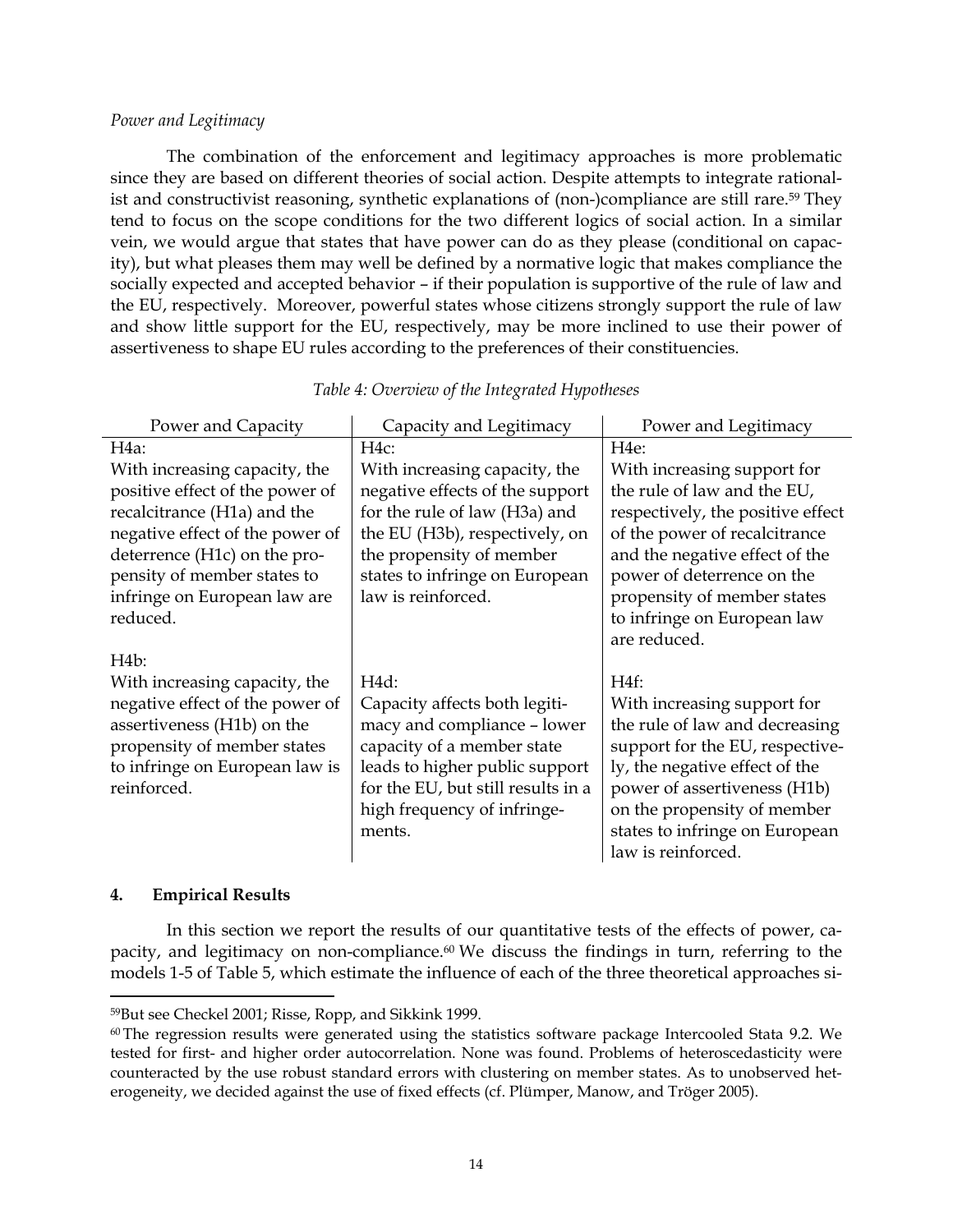multaneously controlling for the influences of at least one other approach at a time. The models comprise the most promising variables of each theoretical account, which were discussed in the respective sections on the operationalization of the independent variables. While model one consists of the basic model without interactions, models 2 to 4 respectively test the three different groups of integrated hypotheses (H4s) – power and capacity, capacity and legitimacy, and power and legitimacy. Model 5 brings these separate models together in one single integrated model, adding a three-way interaction term for power, capacity, and legitimacy. In all models, we add time dummies to control for period effects that go beyond growing number of legal acts, discussed in section 2.1 above.

|                      | (1)         | (2)          | (3)         | (4)          | (5)         |
|----------------------|-------------|--------------|-------------|--------------|-------------|
| Power:               |             |              |             |              |             |
| <b>GDP</b>           | $-0.0000$   | $-0.0000$    |             | $-0.0002**$  | 0.0001      |
|                      | (0.0001)    | (0.0001)     |             | (0.0001)     | (0.0001)    |
| Shapley Shubik       | $0.0336**$  | $0.0264**$   |             | $0.0577***$  | 0.0059      |
| Index                | (0.0122)    | (0.0090)     |             | (0.0138)     | (0.0167)    |
| Capacity:            |             |              |             |              |             |
| GDPpc                | 0.0000      | 0.0000       | 0.0000      |              | $-0.0000**$ |
|                      | (0.0000)    | (0.0000)     | (0.0000)    |              | (0.0000)    |
| Efficiency           | $-0.2227**$ | $-0.2469***$ | $-0.3260**$ |              | $-0.1886*$  |
|                      | (0.0869)    | (0.0235)     | (0.1194)    |              | (0.0957)    |
| Polcon               | 0.0176      | $-0.1187$    | $-0.4109$   |              | 0.1633      |
|                      | (0.2788)    | (0.3248)     | (0.3482)    |              | (0.3867)    |
| Legitimacy:          |             |              |             |              |             |
| Rule of law          | $-0.0020$   |              | 0.0104      | $-0.0196***$ | $-0.0030$   |
|                      | (0.0089)    |              | (0.0109)    | (0.0042)     | (0.0091)    |
| Support              | 0.0011      |              | $-0.0016$   | 0.0046       | 0.0022      |
|                      | (0.0023)    |              | (0.0031)    | (0.0036)     | (0.0018)    |
| Interaction Effects: |             |              |             |              |             |
| SSI * Efficiency     |             | $-0.0107**$  |             |              | $-0.0330**$ |
|                      |             | (0.0043)     |             |              | (0.0123)    |
| Rule of law *        |             |              | $-0.0043$   |              | 0.0056      |
| Efficiency           |             |              | (0.0062)    |              | (0.0092)    |
| SSI * Rule of law    |             |              |             | $-0.0008$    | $0.0022*$   |
|                      |             |              |             | (0.0006)     | (0.0012)    |
| SSI * Efficiency *   |             |              |             |              | 0.0001      |
| Rule of law          |             |              |             |              | (0.0011)    |
|                      |             |              |             |              |             |
| Constant             | 0.1091      | 0.1167       | 0.1543      | $0.1891*$    | 0.0988      |
|                      | (0.0961)    | (0.0908)     | (0.1024)    | (0.0959)     | (0.1071)    |
| Year dummies         | yes         | yes          | yes         | yes          | yes         |
| Observations         | 233         | 233          | 233         | 233          | 233         |
| Adjusted R-          | 0.48        | 0.50         | 0.39        | 0.43         | 0.52        |
| squared              |             |              |             |              |             |

*Table 5: Capacity, Power, Legitimacy, and Infringements*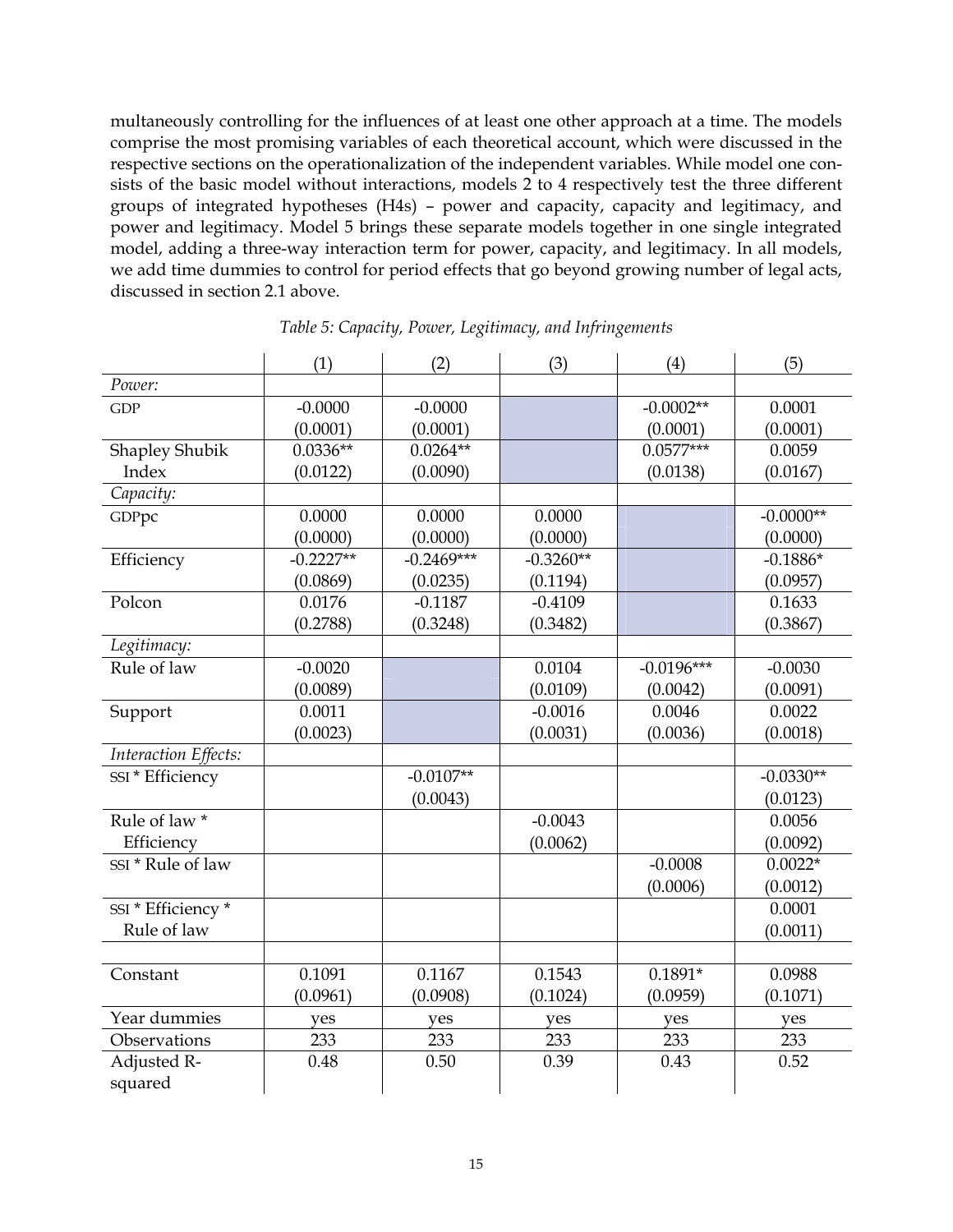Dependent variable is reasoned opinions per legal act. OLS regressions with two-tailed t-tests. Robust (Hubert/White) standard errors (with clustering on member states) in parentheses. \*\*\* = p 0.01, \*\* = p <  $0.05$ ,  $* = p < 0.1$ .

### **4.1. Enforcement**

The results give support to the recalcitrance hypothesis (H1a). The political weight in the Council of Ministers ("SSI") has a significant effect on infringements per legal act. Member states like France, Italy or Germany have more Council votes and violate European law more frequently than member states with low voting power, such as Denmark, Finland, Sweden or the Netherlands (cf. Table 5, models 1, 2, and 4). Greater economic power, by contrast, does not substantially affect a country's compliance record. The size of the economy does not matter when it comes to infringements on European law. Note, however, that the recalcitrance hypothesis has difficulties in accounting for the compliance performance of the United Kingdom, on the one hand, and Greece, Belgium and Portugal, on the other. While the former complies much better compared with other 'big countries', such as France and Italy, the latter three have considerably less voting power and still belong to the worst compliers.

One starting point for the explanation of these "outliers" is a closer inspection of model 2. The negative and significant interaction effect of voting power and bureaucratic efficiency indicates what can also be read of graphs 3 and 4. With increases in capacity, the non-compliance promoting effects of power become less pronounced. This finding strongly supports the integrated hypothesis H4a.



*Graph 3: Power and Capacity*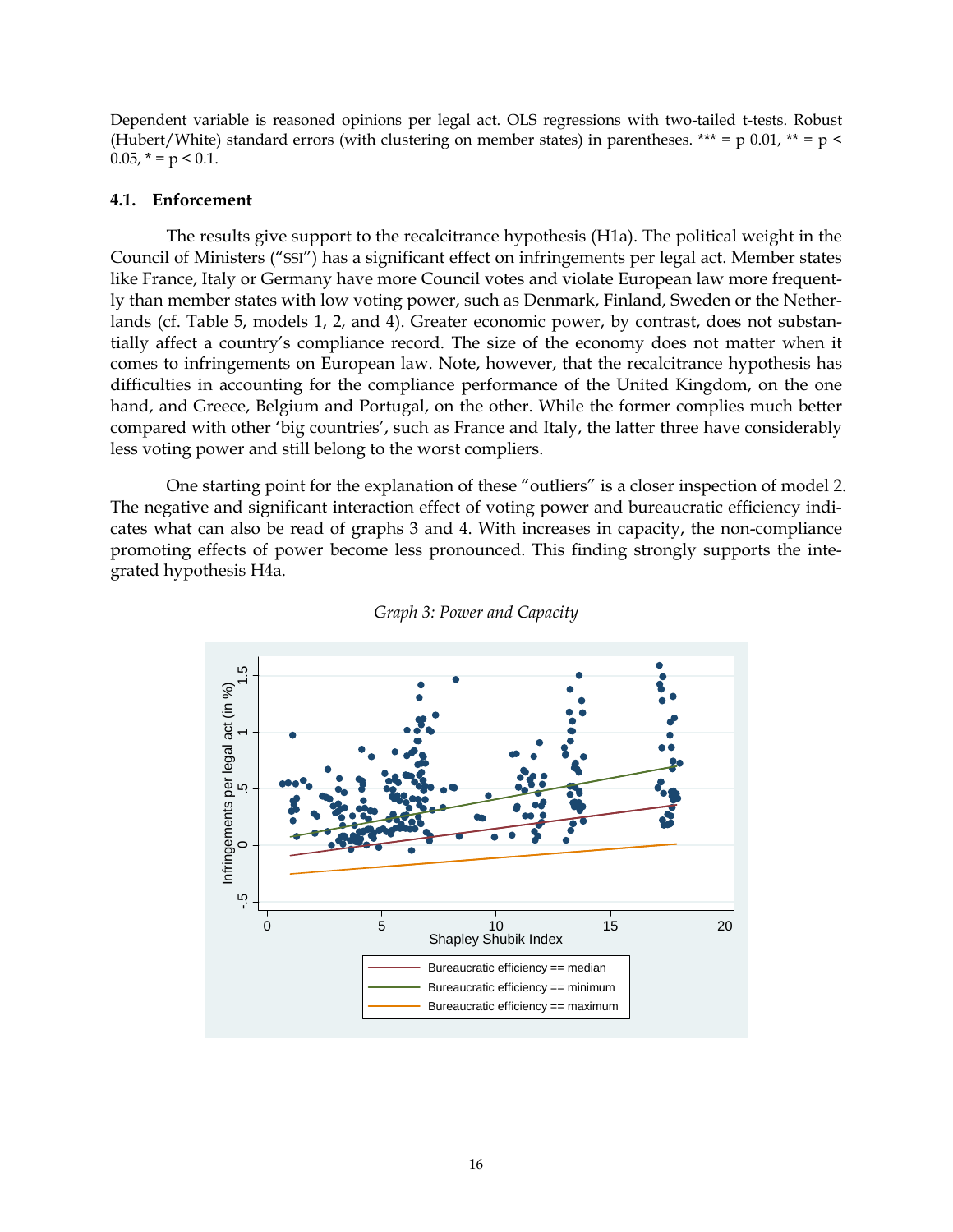*Graph 4: Power and Capacity* 



The assertiveness hypothesis (H1b) states that more powerful states infringe European law less often than weaker states, since they have been able to decrease the costs of compliance by shaping the law according to their preferences. It is tested in exactly the same way as the recalcitrance hypothesis (H1a) above using the same indicators. The only difference is our expectation with respect to the signs of our independent power variables. As the results have already give support to the recalcitrance hypothesis, the assertiveness hypothesis has to be rejected.

The deterrence hypothesis (H1c) predicts the same outcome as the assertiveness hypothesis (H1b), but draws on another causal mechanism, namely the likelihood that enforcement authorities shy away from enforcing compliance. Accordingly, the deterrence hypothesis would expect that powerful member states have fewer infringements than weaker ones since the European Commission and the ECJ are deterred to a greater extent. We operationalize the deterrence hypothesis in the same way as the recalcitrance hypothesis and use the same indicators. As the results have already given support to the recalcitrance hypothesis, the deterrence hypothesis has to be rejected, just as the assertiveness hypothesis above. This is not to suggest that the Commission might not act strategically. However, our expert survey clearly indicates that if the Commission strategically enforced European Law, such behavior would not systematically disadvantage particular member states (see section 2.1.).<sup>61</sup>

Comparatively, the integrated hypothesis of power and legitimacy (H4e) scores just as bad as the assertiveness and the deterrence hypotheses. The interaction effect between the Shap-

<sup>&</sup>lt;sup>61</sup>To properly test the deterrence hypothesis, we would need the population of infringement cases and compare it to those infringements denounced by the Commission. However, we only have Commission data. Therefore, we cannot statistically test whether the Commission is systematically biased towards particular member states.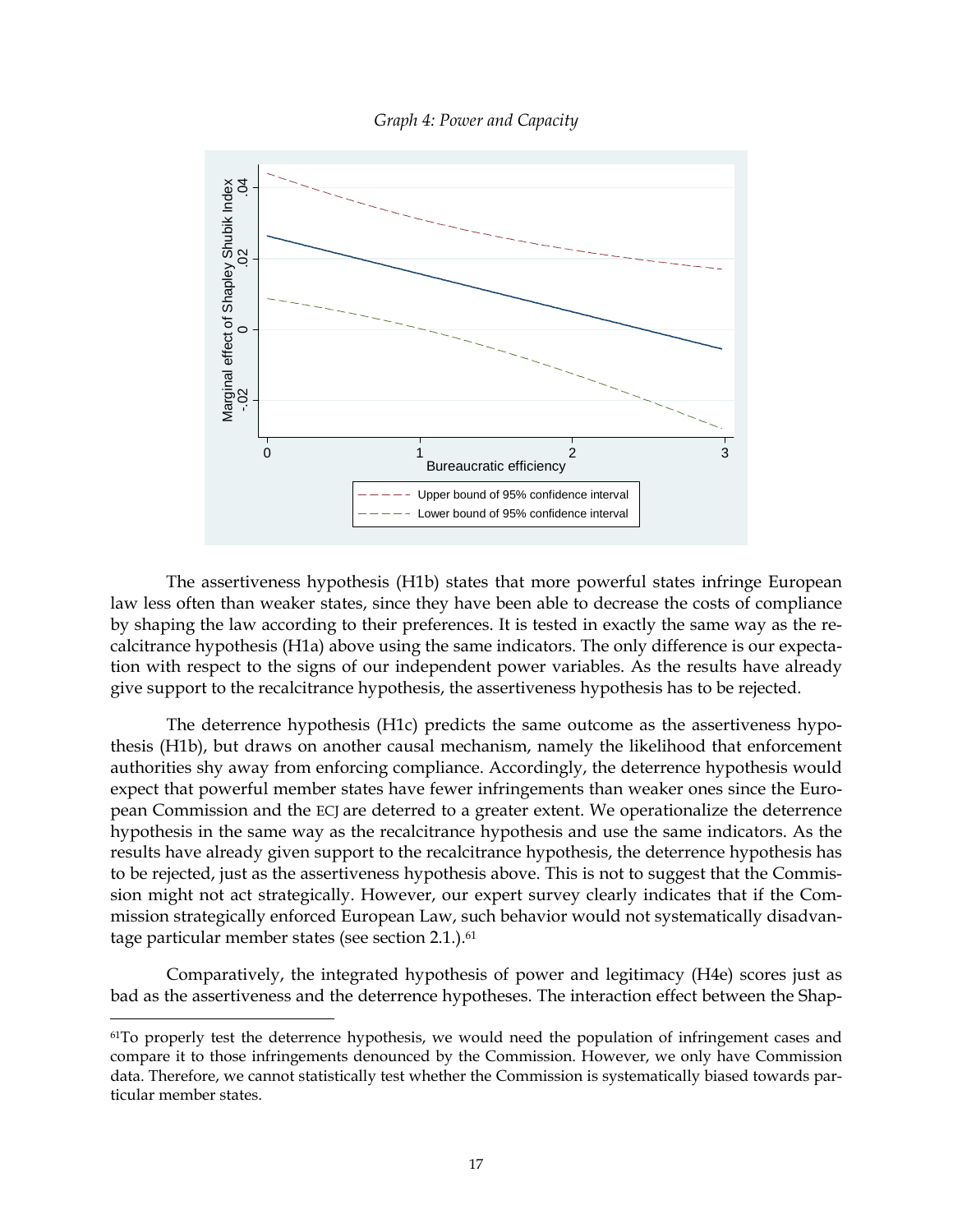ley Shubik Index and support for the rule of law is negative as hypothesized, but not significantly different from zero. In other words, the effect of power on non-compliance is not conditional on the presence or absence of legitimacy (cf. also Graphs 5 and 6).



*Graph 5: Power and Legitimacy* 

*Graph 6: Power and Legitimacy* 

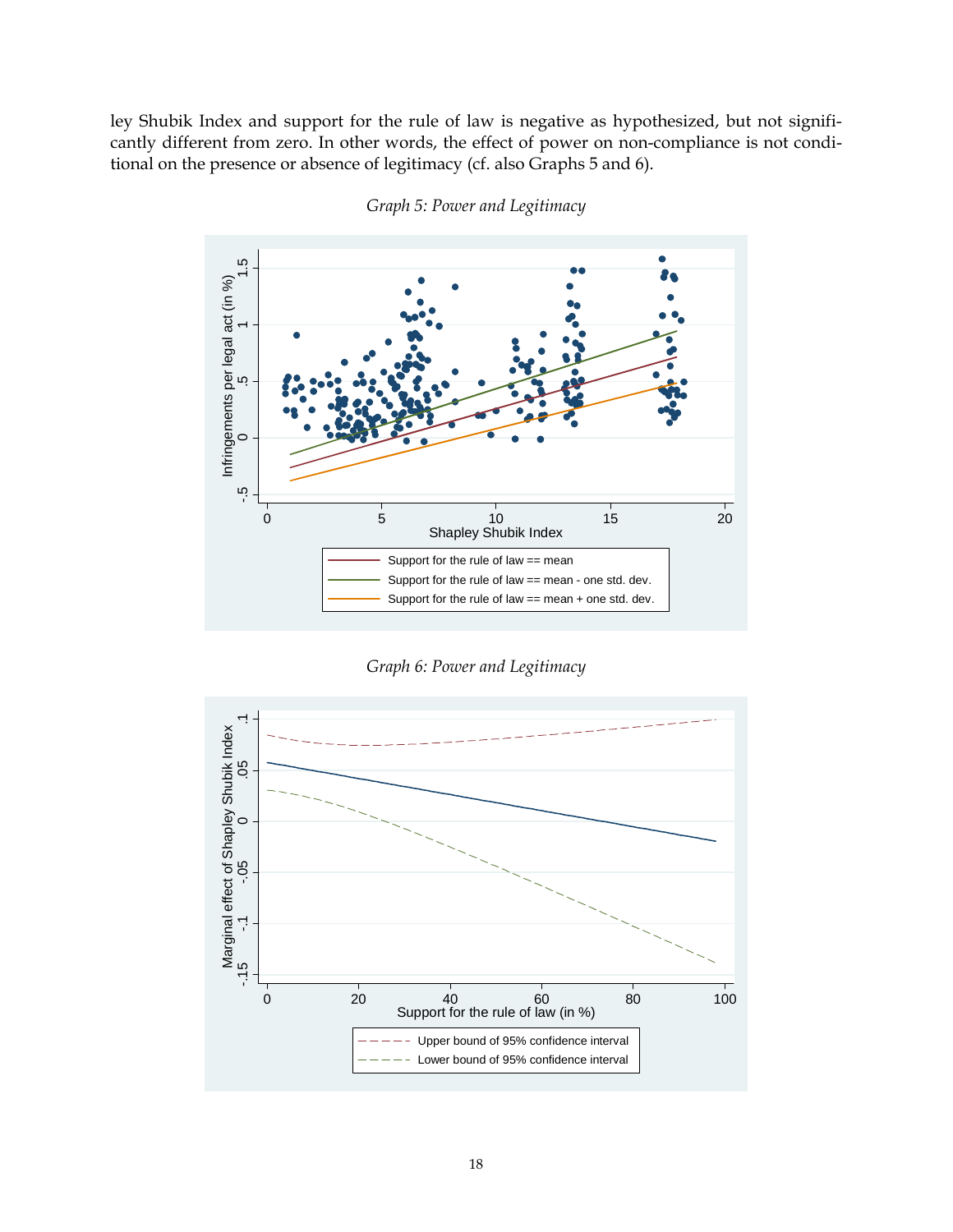#### **4.2. Management**

Testing the effect of government autonomy and government capacity on noncompliance, we find a strong relation between the government capacity of a member state and its number of infringements (cf. Table 5, models 1-3 and 5). While general capacity measured by GDP per capita has no significant effect on compliance, we can see that larger bureaucratic efficiency brings about fewer violations of European law. The coefficient for the efficiency of civil servants is negative and significantly different from zero. This is in line with other studies, which also find that the command of resources appear to be less an issue in the EU.<sup>62</sup> Compliance appears to depend much more on the capacity of mobilizing existing resources. This explains why France and Italy, which belong among the wealthiest member states of the EU, are as bad compliers as poor countries like Greece and Portugal.

Government autonomy, by contrast, seems to have no effect on the number of infringements. The "polcon" coefficients are not significant in any model. In fact, they even change their algebraic sign depending on the model specification. If anything, our previous studies have revealed that countries with several veto players commit fewer violations of European law than countries with a small number of veto players. The literature on consensual democracies could offer an explanation for this counterintuitive finding. As Arendt Lijphart has argued, high horizontal and vertical dispersion of policy competencies fosters the inclusion of diverse societal interests into political processes and outcomes.63 It forces political actors to construct broad compromises and comply with them, even in cases in which their own interests are not fully included. In order to avoid deadlocks, consensual democracies develop political cultures with inclinations towards diffuse reciprocity. Yet, the group of compliance laggards, which includes unitary member states, such as Greece and France, as well as regionalized Italy and federal Belgium, indicates that government autonomy is a poor predictor for compliance.

In a nutshell, the government autonomy hypothesis (H2a) has to be rejected, while government capacity defined as bureaucratic efficiency (H2b) has a strong positive effect on the number of infringements of European law.

### **4.3. Legitimacy**

The statistical analysis finds hardly any significant correlation between the support for the rule of law and the frequency of violations of European law (H3a). Only model 4 indicates that infringements of EU law are rarer in countries in which the principle of the rule of law is supported. This is not enough evidence to state that the rule of law hypothesis is confirmed. However, we need to keep in mind the data issues discussed above. We would need much better data for a more reliable statement about the influence of legal culture on the degree of compliance.

As to the question of the support for the EU, we find mixed and contra-intuitive results, which are in line with the statistical difficulties that follow from the integrated hypothesis H4d. Due to the close relationship between the right-hand side capacity and legitimacy variables, our models suffer from multicollinearity, thereby increasing standard errors and negating any significant and meaningful findings with respect to EU support and non-compliance. If anything,

<sup>62</sup>Mbaye 2001; Hille and Knill 2006; Steunenberg 2006.

<sup>63</sup>Lijphart 1999.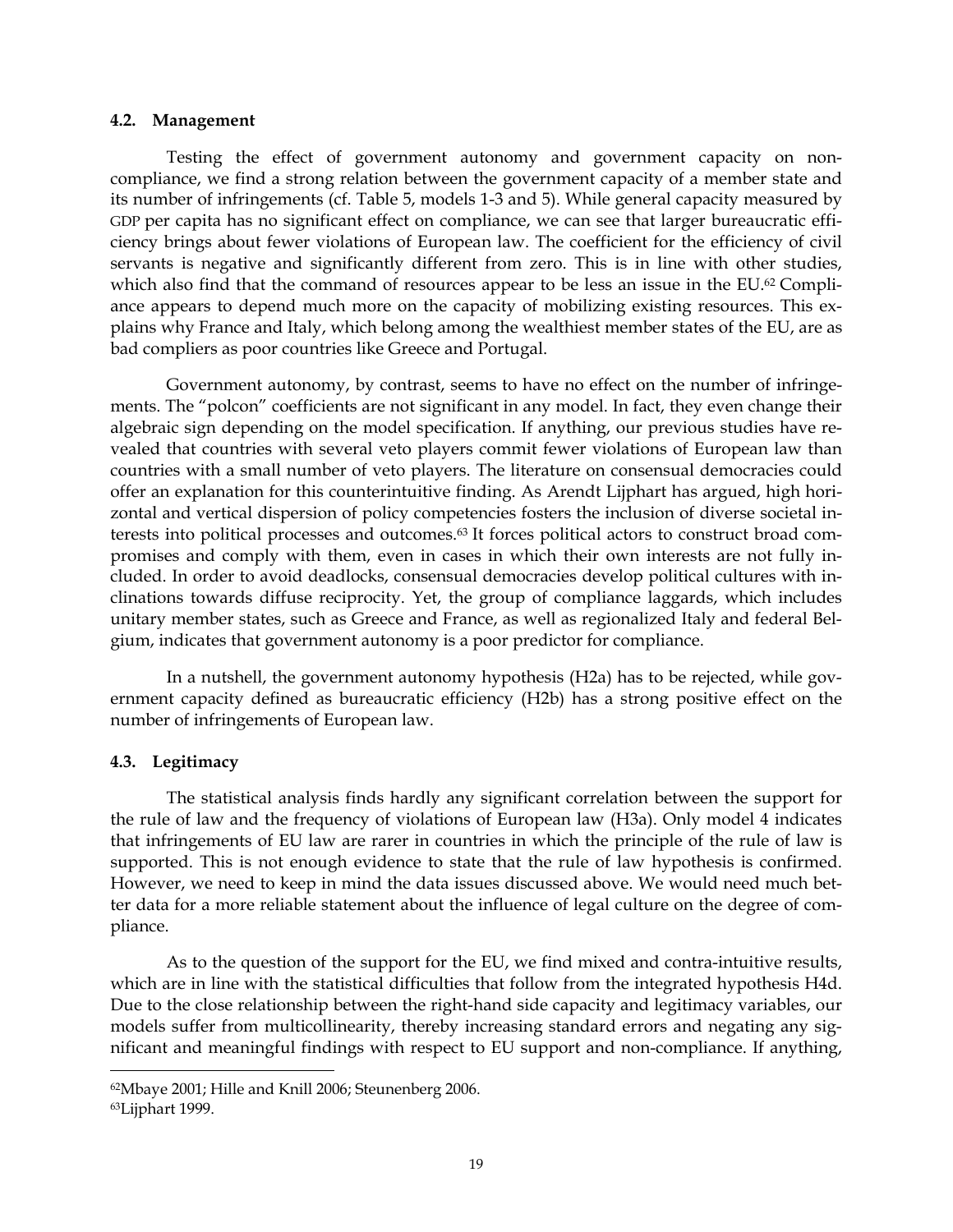we would rather find a positive correlation between public support for the EU and infringements of European law than the negative effect we would anticipate in line with hypothesis 3b. Those countries, in which the population is particularly supportive of European integration, rather infringe more frequently on legal acts than EU-skeptic countries like Denmark, Sweden, and the United Kingdom, which comply particularly well with European law.

In sum, the rule of law hypothesis (H3a) could probably be confirmed with better data. The support hypothesis (H3b), on the contrary, has to be rejected, since the results do not support the expected negative effect of EU support on non-compliance. However, these findings are less surprising if we evaluate them in light of our integrated capacity and legitimacy hypothesis (H4d), which may also explain why our data do not support the first model combining capacity and legitimacy (H4c). Neither do we find a negative effect of the support for the rule of law on the propensity of member states to infringe on European law in model 3, nor is it reinforced (cf. Graphs 6 and 7).



*Graph 7: Legitimacy and Capacity*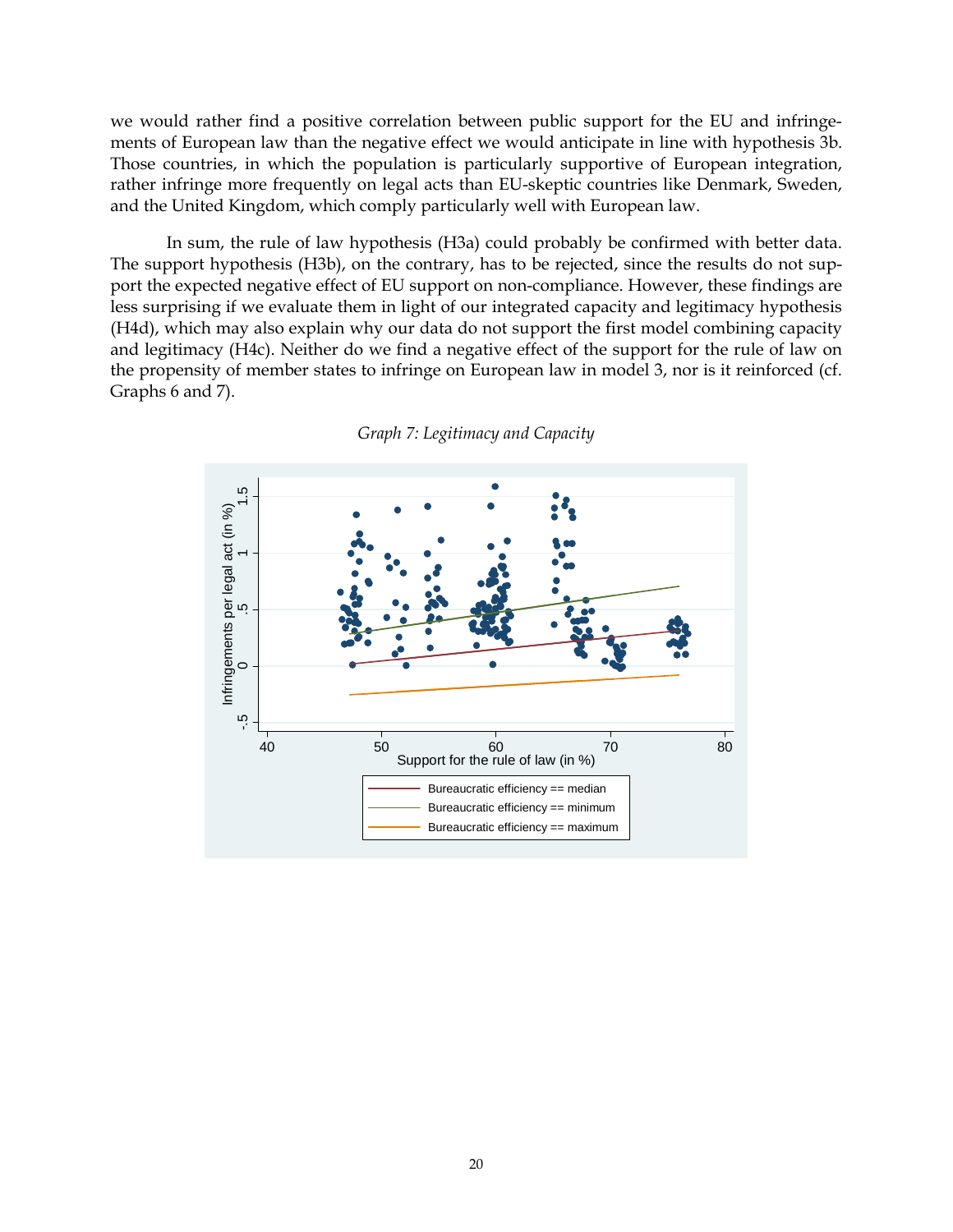*Graph 8: Legitimacy and Capacity* 



#### **5. Conclusion**

In this paper, we analyzed why some member states violate European legal acts more frequently than others. In a *first* step, we developed hypotheses based on three prominent theoretical approaches. The management school of thought argues that non-compliance is not a strategic choice but occurs when states lack the necessary government capacity and government autonomy to implement international rules properly and in a timely manner. The enforcement approach provides three hypotheses on the importance of power for the distribution of noncompliance (recalcitrance, assertiveness and deterrence). Researchers devoted to the study of legitimacy and non-compliance argue that neither power nor lack of capacity determines noncompliance, but that acceptance of rules as standards for appropriate behavior is the relevant independent variable. While there are many ways in which legitimacy might affect (non-) compliance with rules, we focused in this paper on testing the extent to which the support for the principle of the rule of law as well as the acceptance of the rule-setting institution explain the level of (non-) compliance in the member states. Instead of merely treating the three approaches as alternative or even competing explanations, we discussed different possibilities in which their explanatory factors could be combined in a theoretically consistent and meaningful way.

In a *second* step, we extensively tested the empirical implications of all hypotheses, derived from these three theoretical approaches and their combinations, with panel-econometrical methods. Our regression results show that capacity-centered, power-centered and legitimacybased models explain some of the variance of annual infringements per European legal act in force (cf. Table 5). Combining the variables from all three approaches we explain more than 50 percent of the observed variance on the dependent variable. Even though one should not over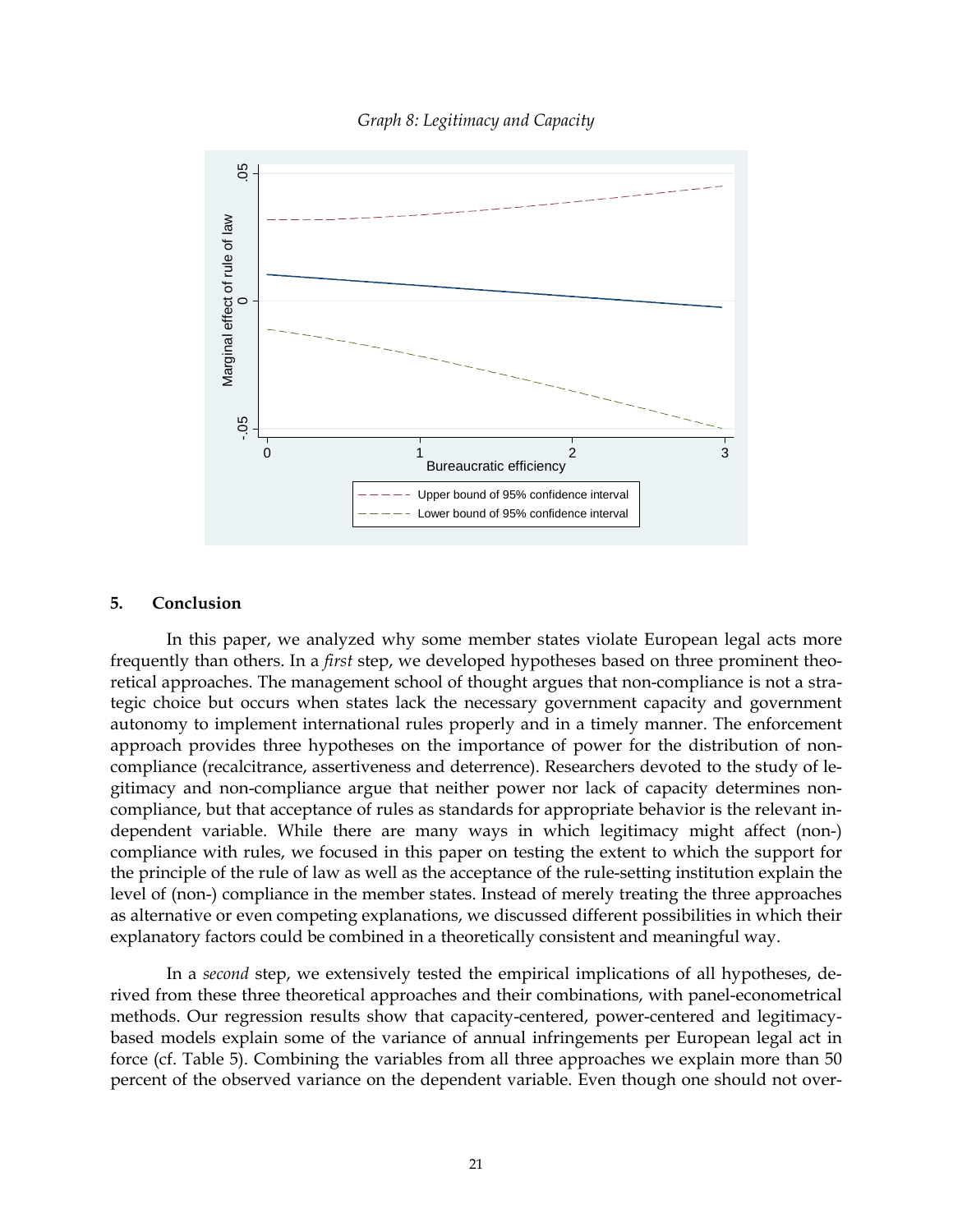state the informative value of the adjusted R-squared statistic, it still highlights the substantial explanatory power of our model.

Especially the combination of the power of recalcitrance (H1a) and bureaucratic efficiency (H2b), as depicted in Graph 9, yields promising results (cf. H4a). Our quantitative analyses reveal that powerful states, like France and Italy, which have a great share of votes in the Council, are less sensitive to enforcement costs and, therefore, have a higher share of infringements than weaker member states. Countries with high capacities, such as Denmark, Finland or the United Kingdom, have a better compliance record than states with lower capacities, such as Greece, Portugal or Belgium. Yet, important outliers remain. Great Britain is as powerful as France and Italy, but complies much better. Conversely, Greece is one of the least powerful countries in the EU, but is almost as bad a complier as powerful France and Italy. This can be explained by combining and interacting the managerial variable government capacity and the power of recalcitrance variable ("SSI"). States with high capacities and low political power infringe on European law less frequently than other member states. In other words, the combination of low government capacity and great political power brings together inability to comply and the necessary political weight to be recalcitrant in the face of looming sanctions. Hence, we expect and find states such as Italy or France, which have a great share of votes in the Council, but are characterized by low government capacity, to have a comparatively high number of infringement proceedings opened.





These findings indicate some pathways for future research. *First* of all, our findings point to the importance of disentangling specific variants of each approach. Within the enforcement approach, both the assertiveness and the deterrence variant had to be rejected, while the recalcitrance approach turned out to have explanatory power for the occurrence of non-compliance. The same holds true for the management approach, in which only the capacity of a government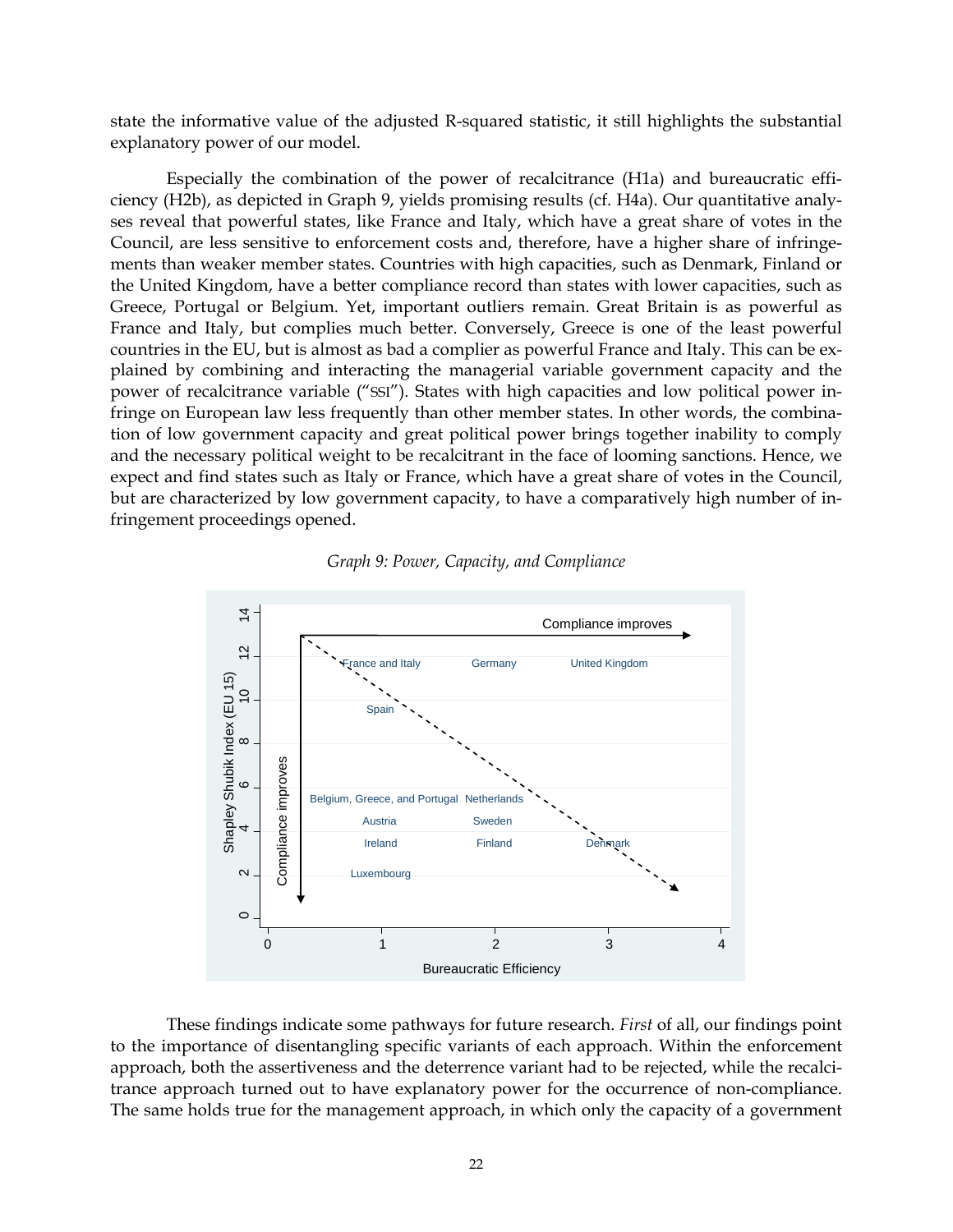seems to be causally related to the number of infringements between member states. With regard to the legitimacy approach, only the support for the rule of law variant has potential to explain member-states' non-compliance with European law. However, all variants are also closely related to each other and not necessarily mutually exclusive. This is particularly the case for the power-centered approaches, in which both the recalcitrance and the deterrence hypotheses refer to the relationship between the deviant and the enforcement authority. Thus, we could argue that the confirmation of the recalcitrance hypothesis does not only reveal insights about why member states do not comply, but that it could also be interpreted as the inclination of the enforcement authority to open infringement proceedings against powerful member states. However, this argument only holds true if we use infringement proceedings as a proxy for noncompliance. Further research has to focus on testing this argument by using different proxies.

*Second*, our findings suggest going a step further and combine specific parts of different theoretical approaches to explaining non-compliance with law beyond the nation-state. While a combination of variables from the enforcement and the management approach turned out to have the greatest explanatory power, we still have to find alternative ways for explaining the (non-)effect of legitimacy. Are there other ways of theorizing and testing the relationship between support for EU institutions and compliance performance than by linking it to government capacity? In other words, does the legitimacy approach have explanatory power in its own right? This is particularly relevant question because we have tested only two variants of the legitimacy argument neglecting factors, such as procedural fairness or peer pressure.

*Finally*, while the overall fit of our integrated model is quite good, a significant amount of variation still remains to be explained. Moreover, our integrated model has two "outlying" member states whose compliance records cannot be adequately accounted for by the combination of power- and capacity-centered models: Germany and Spain. While the latter performs better than predicted by the integrated model and has an overall medium level of infringements, the former has a worse compliance record than expected given its capacity. Part of the reason why a considerable share of non-compliance remains unexplained may be that the compliance literature in International Relations has largely neglected policy-related explanations as developed in the early implementation literature.64 "Bringing policy back in" could also be a fruitful way to account for variations within individual states and between policy fields or specific norms.

So, what does the European Union teach us about non-compliance in international politics? The EU is often regarded as a system *sui generis* whose unique supranational properties (e.g., supremacy and direct effect of European law)<sup>65</sup> preclude generalizations to other international institutions. However, if we adopt a fine-grained perspective, ultimately, any political institution is one of a kind. To make fruitful comparisons, we need to climb up the ladder of abstraction.<sup>66</sup> Hence, the potential for generalizations depends on the properties that are looked at. While the EU is the most legalized system in the world,<sup>67</sup> its institutionalized compliance mechanisms can also be found elsewhere.68 Our study has two important implications for compliance

<sup>64</sup>Pressmann and Wildawsky 1973; Mazmanian and Sabatier 1981.

<sup>65</sup>Alter 2001.

<sup>66</sup>Sartori 1991.

<sup>67</sup>Alter 2000: 490.

<sup>68</sup>Mitchell 1996: 17-20; Smith 2000: 139-140; Peters 2003.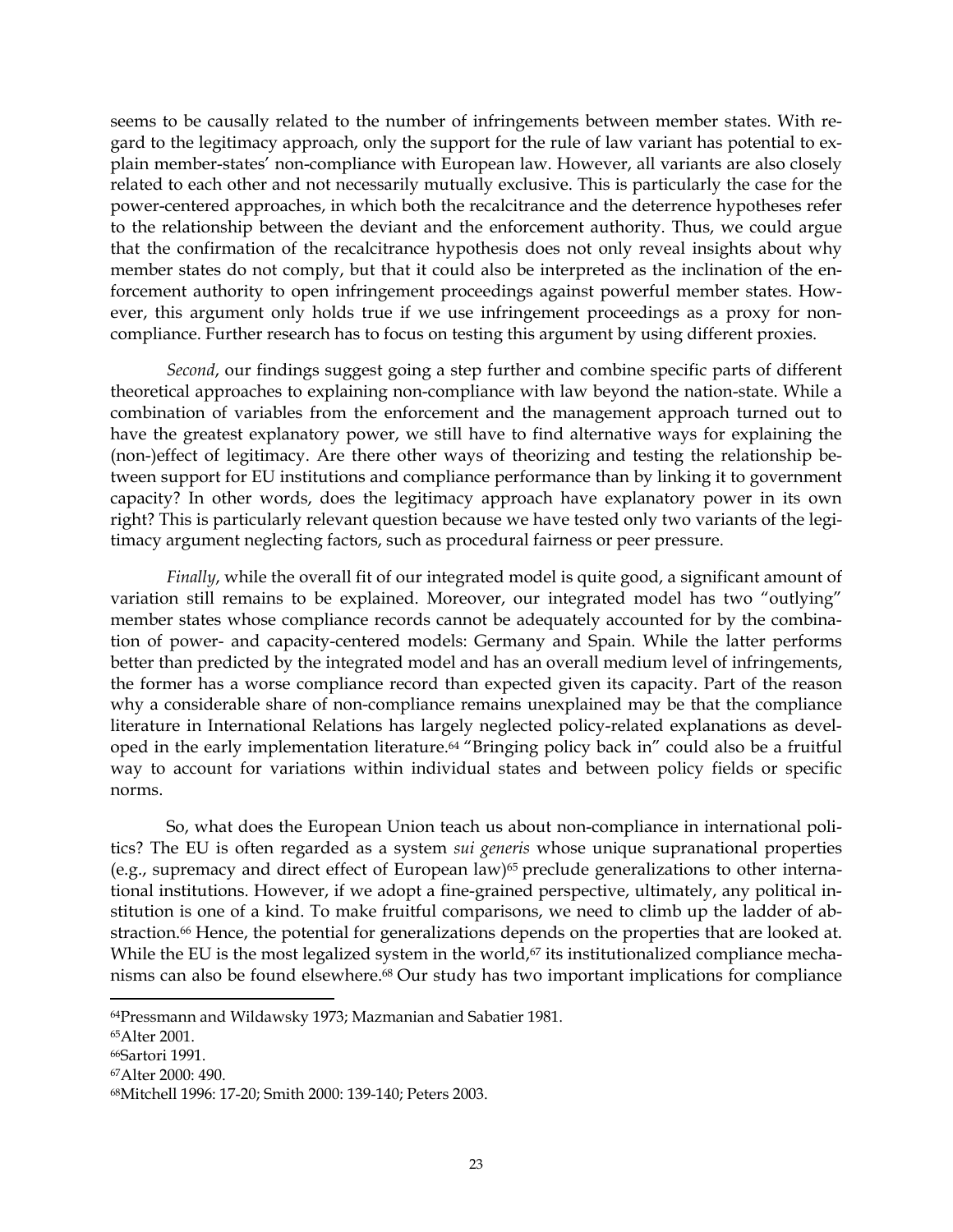with law beyond the nation state. *First*, states with both low capacities and high shares of power are compliance laggards and delimit the power of law beyond the nation state. They lack the capacity to easily comply with international law and, at the same time, are not willing to introduce major resource-redistributions and investments, but rather rely on their ability to resist enforcement pressure.

*Second*, the twinning of management and enforcement instruments is, indeed, an effective way to restore compliance.<sup>69</sup> The combination of managerial dialogue, capacity building, and penalties addresses the two major sources of non-compliance identified by our study. However, two caveats are in order:

(i) The managerial instrument of capacity-building is not sufficient in restoring compliance, if it merely entails the transfer of resources to non-compliant states. Rather, it is essential to foster bureaucratic efficiency, e.g. by promoting anti-corruption measures as part of "good governance."

(ii) Even highly legalized institutions, such as the EU, the World Trade Organization, and the Andean Community, where monitoring and sanctioning powers are delegated to third parties,70 do not completely mitigate power differences between states.

69Tallberg 2002: 632. 70Smith 2000.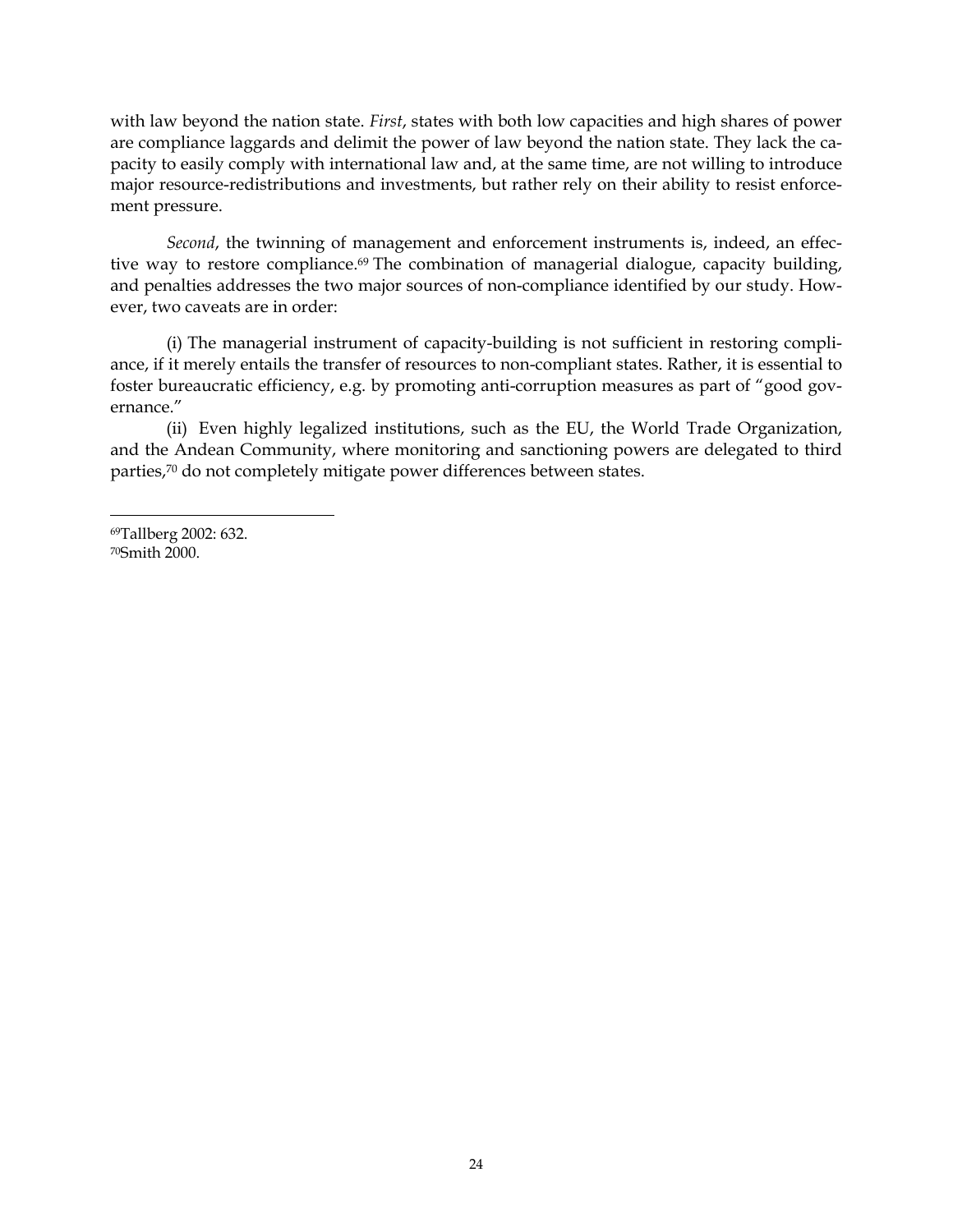### **References**

Abbott, Kenneth W., Robert O. Keohane, Andrew Moravcsik, Anne Marie Slaughter, and Duncan Snidal. 2000. The Concept of Legalization. *International Organization* 54,3: 401-419.

Alesina, Alberto, and Howard Rosenthal. 1995. *Partisan Politics. Divided Government, and the Economy*. Cambridge: Cambridge University Press.

Alter, Karen J. 2000. The European Union's Legal System and Domestic Policy: Spillover or Backlash? *International Organization* 54 ,3: 489-517.

\_\_\_\_\_. 2001. *Establishing the Supremacy of European Law: The Making of an International Rule of Law in Europe*. Oxford: Oxford University Press.

Auer, Astrid, Christoph Demmke, and Robert Polet. 1996. *Civil Services in the Europe of the Fifteen: Current Situation and Prospects*. Maastricht: European Institute of Public Administration.

Banerjee, Anindya, Juan Dolado, John W. Galbraith, and David F. Hendry. 1993. *Cointegration, Error Correction and the Econometric Analysis of Non-Stationary Data*. Oxford: Oxford University Press.

Beck, Thorsten, George Clarke, Alberto Groff, Philip Keefer, and Patrick Walsh. 2001. New Tools in Comparative Political Economy: The Database of Political Institutions. *World Bank Economic Review* 15,1: 165-176.

Brautigam, Deborah. 1996. *State capacity and Effective Governance*. Edited by Benno Ndulu and Nicolas van de Walle, *Agenda for Africa's Economic Renewal*. Washington DC: Transaction Publishers.

Chayes, Abram, and Antonia Handler Chayes. 1993. On Compliance. *International Organization* 47,2: 175-205.

\_\_\_\_\_. 1995. *The New Sovereignty. Compliance with International Regulatory Agreements*. Cambridge MA: Harvard University Press.

Chayes, Abram, Antonia Handler Chayes, and Ronald B. Mitchell. 1998. Managing Compliance: A Comparative Perspective. In *Engaging Countries: Strengthening Compliance with International Environmental Accords*, edited by Edith Brown Weiss and Harold K. Jacobsen. Cambridge MA: MIT Press, 39-62.

Checkel, Jeffery T. 2001. Why Comply? Social Learning and European Identity Change. *International Organization* 55,3: 553-588.

Cortell, Andrew P., and James W. Jr. Davis. 1996. How do International Institutions Matter? The Domestic Impact of International Rules and Norms. *International Studies Quarterly* 40,XX: 451-478.

Döring, Herbert. 1995. *Parliaments and Majority Rule in Western Europe*. New York: St. Martin's Press.

Dorn, A. Walter, and Andrew Fulton. 1997. Securing Compiance with Disarmament Treaties: Carrots, Sticks, and the Case of North Korea. *Global Governance* 3,1: 17-40.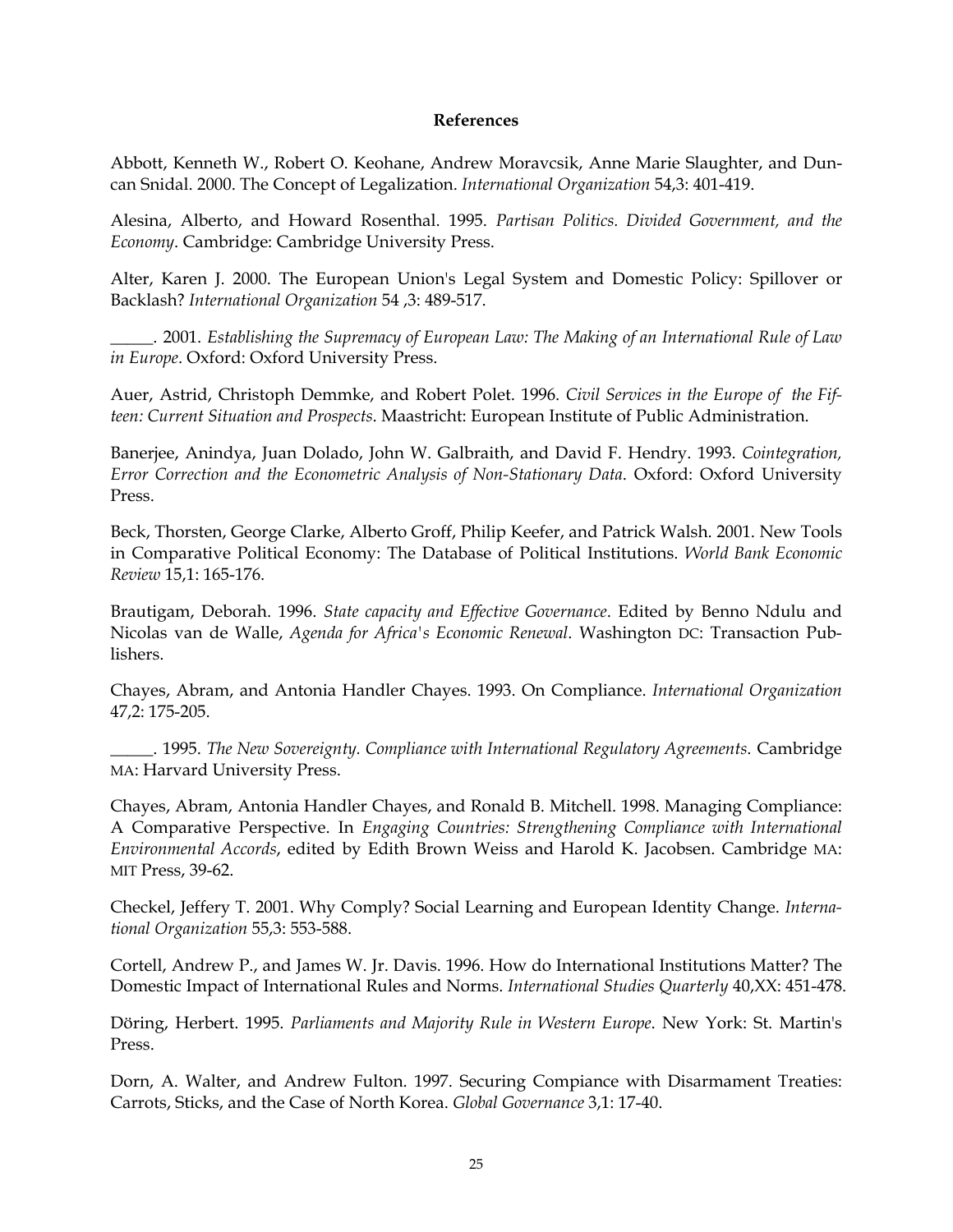Downs, George W. 1998. Enforcement and the Evolution of Cooperation. *Michigan Journal of International Law* 19,2: 319-344.

Downs, George W., David M. Rocke, and Peter N. Barsoom. 1996. Is the Good News About Compliance Good News About Cooperation? *International Organization* 50,3: 379-406.

Duina, Francesco G. 1997. Explaining Legal Implementation in the European Union. *International Journal of the Sociology of Law* 25,2: 155-179.

Dworkin, Ronald. 1986. *Law's Empire*. Cambridge MA: MIT Press.

Easton, David. 1965. *A Systems Analysis of Political Life*. New York: Wiley & Sons.

Egeberg, Morten. 1999. The Impact of Bureaucratic Structure on Policy Making. *Public Administration* 77,1: 155-170.

Enders, Walter. 2004. *Applied Econometric Time Series*. New York: Wiley.

Evans, Peter B. 1995. *Embedded Autonomy: States and Industrial Transformation*. Princeton: Princeton University Press.

Evans, Peter, Dietrich Rueschemeyer, and Theda Skocpol, eds. 1985. *Bringing the State Back In*. Cambridge: Cambridge University Press.

Fearon, James. 1998. Bargaining, Enforcement, and International Cooperation. *International Organization* 52,2: 269-305.

Finnemore, Martha, and Kathryn Sikkink. 1998. International Norm Dynamics and Political Change. *International Organization* 52,4: 887-917.

Finnemore, Martha, and Stephen J. Toope. 2001. Alternatives to "Legalization": Richer Views of Law and Politics. *International Organization* 55,3: 743-758.

Franck, Thomas M. 1990. *The Power of Legitimacy Among Nations*. Oxford: Oxrford University Press.

\_\_\_\_\_. 1995. *Fairness in International Law and Institutions*. Oxford: Clarendon Press.

Garrett, Geoffrey, R. Daniel Kelemen, and Heiner Schulz. 1998. The European Court of Justice, National Governments, and Legal Integration in the European Union. *International Organization* 52,1: 149-176.

Gibson, James L., and Gregory A. Caldeira. 1995. The Legitimacy of Transnational Legal Institutions: Compliance, Support, and the European Court of Justice. *American Journal of Political Science* 39,2: 459-489.

\_\_\_\_\_. 1996. The Legal Cultures of Europe. *Law & Society Review* 30,1: 55-85.

Giuliani, Marco. 2003. Europeanization in Comparative Perspective: Institutional Fit and National Adaptation. In *The Politics of Europeanisation*, edited by Keith Featherstone and Claudio Radaelli. Oxford: Oxford University Press, pp. 134-155.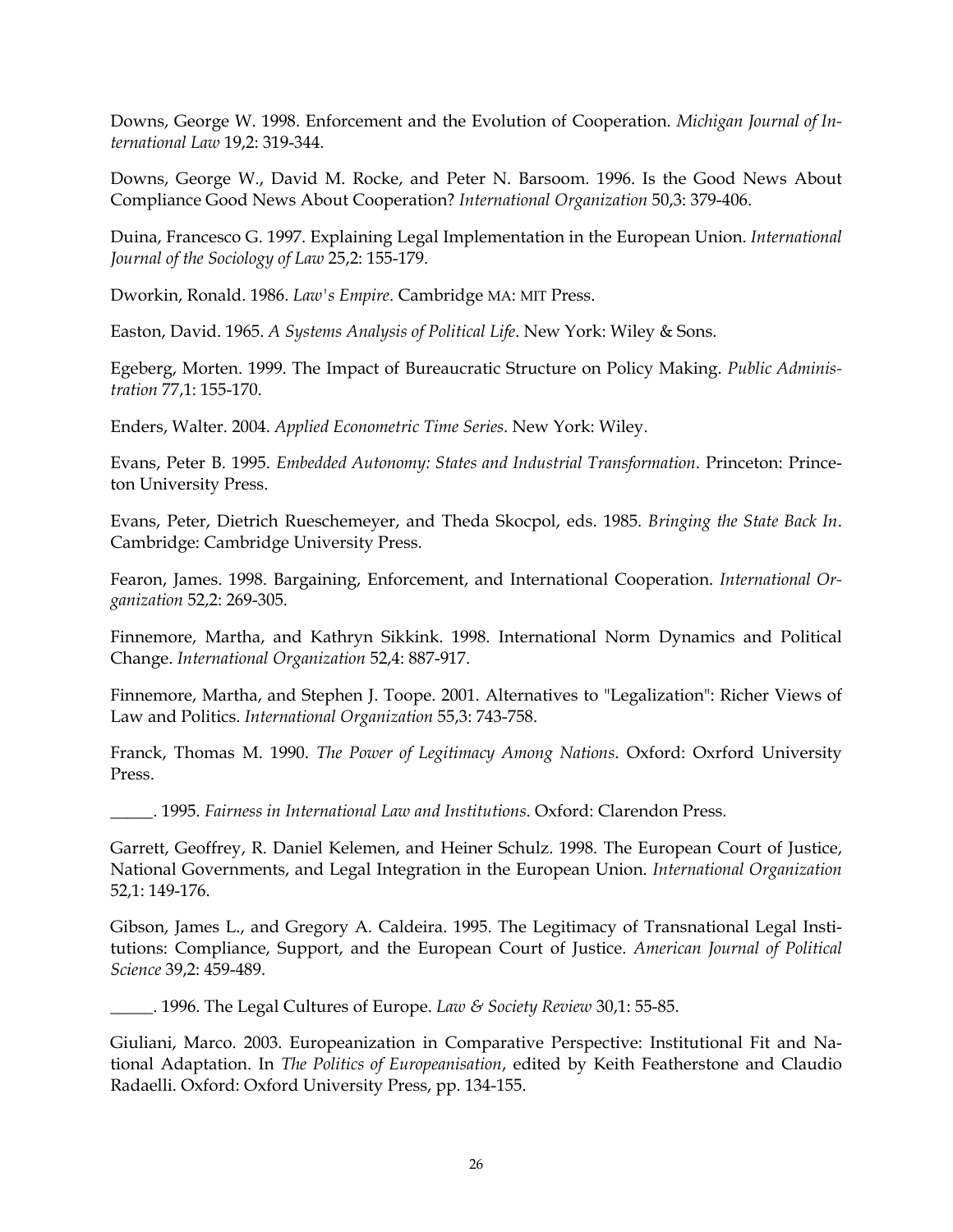Gurowitz, Amy. 1999. Mobilizing International Norms: Domestic Actors, Immigrants and the Japanese State. *World Politics* 51,3: 413-445.

Haas, Peter M. 1998. Compliance with EU Directives: Insights from International Relations and Comparative Politics. *Journal of European Public Policy* 5,1: 17-37.

Haas, Peter M., Robert O. Keohane, and Marc A. Levy, eds. 1993. *Institutions for the Earth. Sources of Effective International Environmental Protection*. Cambridge MA: MIT Press.

Habermas, Jürgen. 1992. *Between Facts and Norms: Contributions to a Discourse Theory of Law and Democracy*. Cambridge MA: MIT Press.

Harfst, Philipp, and Kai-Uwe Schnapp. 2003. Instrumente parlamentarischer Kontrolle der Exekutive in westlichen Demokratien. *WZB Discussion Paper* FS IV (03-201).

Haverland, Markus. 2000. National Adaptation to European Integration: The Importance of Institutional Veto Points. *Journal of Public Policy* 20,1: 83-103.

Henisz, Witold J. 2002. The Institutional Environment for Infrastructure Investment. *Industrial and Corporate Change* 11,2: 355-389.

Herzfeld, Thomas, and Christoph Weiss. 2003. Corruption and Legal (In)effectiveness: An Empirical Investigation. *Political Economy* 19: 621-632.

Hille, Peter, and Christoph Knill. 2006. 'It's the Bureaucracy, Stupid'. The Implementation of the Acquis Communautaire in EU Candidate Countries, 1999-2003 *European Union Politics* 7,4: 531- 552.

Horne, Christine, and Anna Cutlip. 2002. Sanctioning Costs and Norm Enforcement. *Rationality and Society* 14,3: 285-307.

Hurd, Ian. 1999. Legitimacy and Authority in International Politics. *International Organization* 53,2: 379-408.

Hurrell, Andrew. 1995. International Society and the Study of Regimes. A Reflective Approach. In *Regime Theory and International Relations*, edited by Volker Rittberger. Oxford: Clarendon Press, pp. 49-72.

Immergut, Ellen M. 1998. The Theoretical Core of the New Institutionalism. *Politics and Society* 26,1: 5-34.

Jacob, Herbert, Erhard Blankenburg, Herbert Kritzer, Doris Marie Provine, and Joseph Sanders. 1996. *Courts, Law, and Politics in Comparative Perspective*. New Haven: Yale University Press.

Jacobsen, Harold K., and Edith Weiss Brown. 1995. Strengthening Compliance with International Environmental Accords: Preliminary Observations from a Collaborative Project. *Global Governance* 1,2: 119-148.

Katzenstein, Peter J., ed. 1978. *Between Power and Plenty: Foreign Economic Policies of Advanced Industrial States*. Madison: Wisconsin University Press.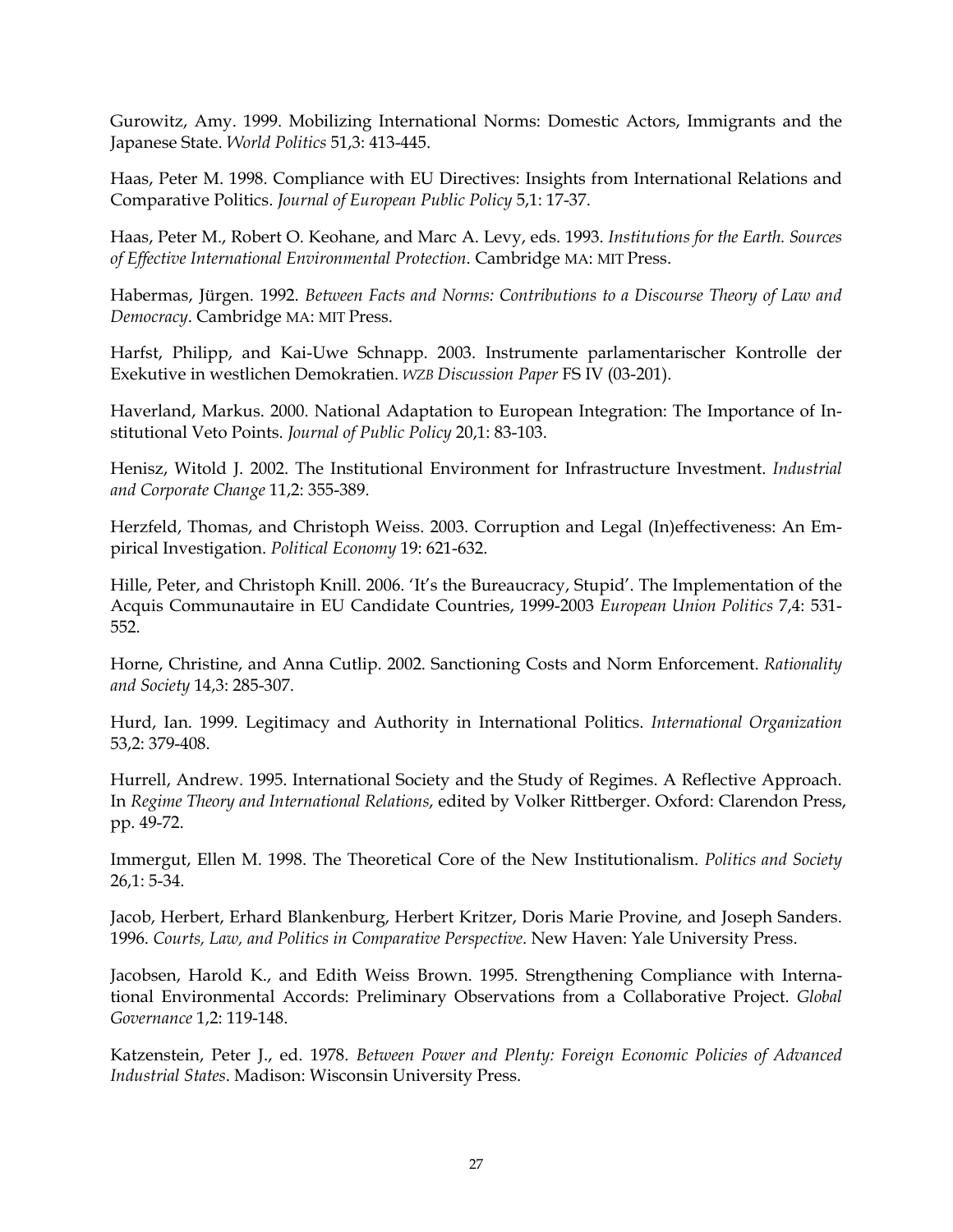Kaufmann, Daniel, Aart Kraay, and Massimo Mastruzzi. 2003. Governance Matters III: Governance Indicators for 1996-2002. *www.worldbank.org/wbi/governance/govdata2002*.

Keck, Margaret, and Kathryn Sikkink. 1998. *Activists Beyond Borders: Advocacy Networks in International Politics*. Ithaca: Cornell University Press.

Keohane, Robert O. 1984. *After Hegemony. Cooperation and Discord in the World Political Economy*. Princeton: Princeton University Press.

\_\_\_\_\_. 1988. International Organizations: Two Approaches. *International Studies Quarterly* 32,3: 379-396.

\_\_\_\_\_. 1989. *International Institutions and State Power*. Boulder: Westview.

Keohane, Robert O., Peter M. Haas, and Marc A. Levy. 1993. The Effectiveness of International Environmental Institutions. In *Institutions for the Earth. Sources of Effective International Environmental Protection*, edited by Peter M. Haas, Robert O. Keohane and Marc A. Levy. Cambridge, MA: MIT Press, pp. 3-26.

Keohane, Robert O., Andrew Moravcsik, and Anne Marie Slaughter. 2000. Legalized Dispute Resolution: Interstate and Transnational. *International Organization* 54,3: 457-488.

Keohane, Robert O., and Joseph S. Jr. Nye. 1977. *Power and Interdependence*. Boston: Little, Brown.

Klotz, Audie. 1995. *Norms in International Relations. The Struggle against Apartheid*. Ithaca: Cornell University Press.

Kohler-Koch, Beate. 2000. Framing the Bottleneck of Constructing Legitimate Institutions. *Journal of European Public Policy* 7,4: 513-531.

Larrue, Corinne, and Lucien Chabason. 1998. France: Fragmented Policy and Consensual Implementation. In *Governance and Environment in Western Europe. Politics, Policy and Administration*, edited by Kenneth Hanf and Alf-Inge Jansen. Essex: Longman, pp. 60-81.

Levi, Margaret. 1998. A State of Trust. In *Trust and Governance*, edited by John Braithwaite and Margaret Levi. New York: Russell Sage Foundation, pp. 77-101.

Lijphart, Arend. 1999. *Patterns of Democracy. Government Forms and Performance in Thirty-Six Countries*. New Haven and London: Yale University Press.

Martin, Lisa L. 1992. *Coercive Cooperation: Explaining Multilateral Economic Sanctions*. Princeton: Princeton Universtiy Press.

Mastenbroek, Ellen. 2003. Surviving the Deadline: The Transposition of EU Directives in the Netherlands. *European Union Politics* 4,4: 371-396.

\_\_\_\_\_. 2005. EU Compliance: Still a 'Black Hole'? *Journal of European Public Policy* 12,6: 1103-1120.

Mazmanian, Daniel A., and Paul A. Sabatier, eds. 1981. *Effective Policy Implementation*. Lexington, MA: Lexington Books.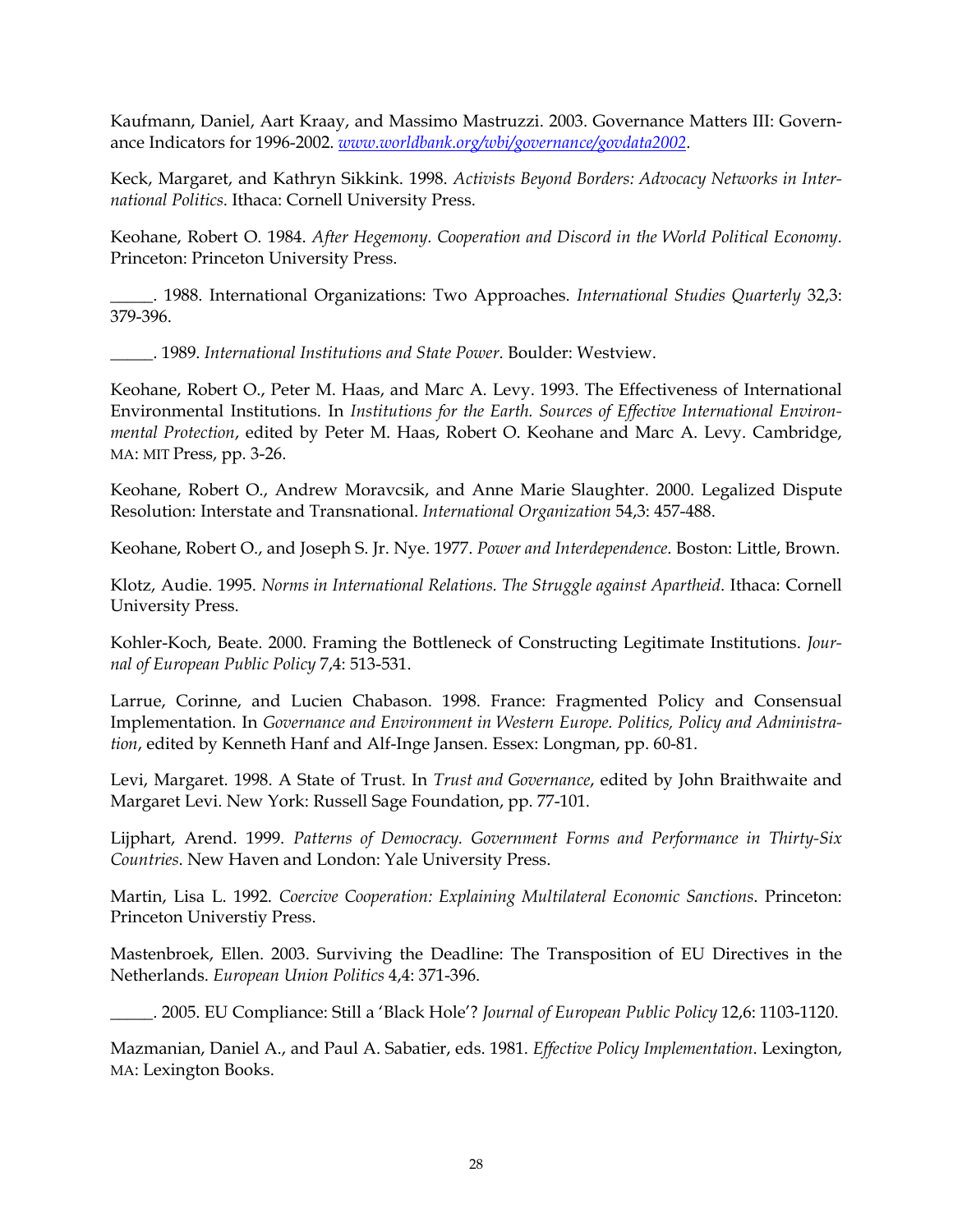Mbaye, Heather A. D. 2001. Why National States Comply with Supranational Law. Explaining Impementation Infringements in the European Union 1972-1993. *European Union Politics* 2,3: 259- 281.

Mendrinou, Maria. 1996. Non-Compliance and the European Commission's Role in Integration. *Journal of European Public Policy* 3,1: 1-22.

Mitchell, Ronald B. 1996. Compliance Theory: An Overview. In *Improving Compliance with International Environmental Law*, edited by James Cameron, Jacob Werksman and Peter Roderick. London: Earthscan, pp. 3-28.

\_\_\_\_\_. 2003. Regime Design Matters: Intentional Oil Polllution and Treaty Compliance. *International Organization* 48,3: 425-458.

Moravcsik, Andrew. 1997. Taking Preferences Seriously: A Liberal Theory of International Politics. *International Organization* 51,4: 513-553.

\_\_\_\_\_. 1998. *The Choice for Europe: Social Purpose and State Power From Rome to Maastricht*. Ithaca: Cornell University Press.

Peters, Anne. 2003. International Dispute Settlement: A Network of Cooperational Duties. *European Journal of International Law* 14,1: 1-34.

Plümper, Thomas, Philip Manow, and Vera Tröger. 2005. Panel Data Analysis in the Comparative Political Economy of the Welfare State: A Note on Methodology and Theory. *European Journal of Political Research* 44: 327-354.

Pressmann, Jeffrey L., and Aaron B. Wildawsky. 1973. *Implementation. How Great Expectations in Washington are Dashed in Oakland*. Berkeley: University of California Press.

Przeworski, Adam. 1990. *East-South System Transformation*. Chicago: Chicago University Press.

Putnam, Robert D. 1988. Diplomacy and Domestic Politics: The Logic of Two-Level Games. *International Organization* 42,3: 427-460.

\_\_\_\_\_. 1993. *Making Democracy Work. Civic Traditions in Modern Italy*. Princeton: Princeton University Press.

Raustiala, Kal, and Anne Marie Slaughter. 2002. International Law, International Relations and Compliance. In *Handbook of International Relations*, edited by Walter Carlsnaes, Thomas Risse and Beth A. Simmons. London: Sage Publications, pp. 538-558.

Raustiala, Kal, and David G. Victor. 1998. Conclusions. In *The Implementation and Effectiveness of International Environmental Commitments: Theory and Practice*, edited by David G. Victor, Kal Raustiala and Eugene B. Skolnikoff. Cambridge MA: MIT Press, pp. 659-707.

Reinhardt, Eric. 2001. Adjudication without Enforcement in GATT Disputes. *Journal of Conflict Resolution* 45,2: 174-195.

Reiss, Albert J. Jr. 1984. Consequences of Compliance and Deterrence Models of Law Enforcement for the Exercise of Police Discretion. *Law and Comtemporary Problems* 47: 83-122.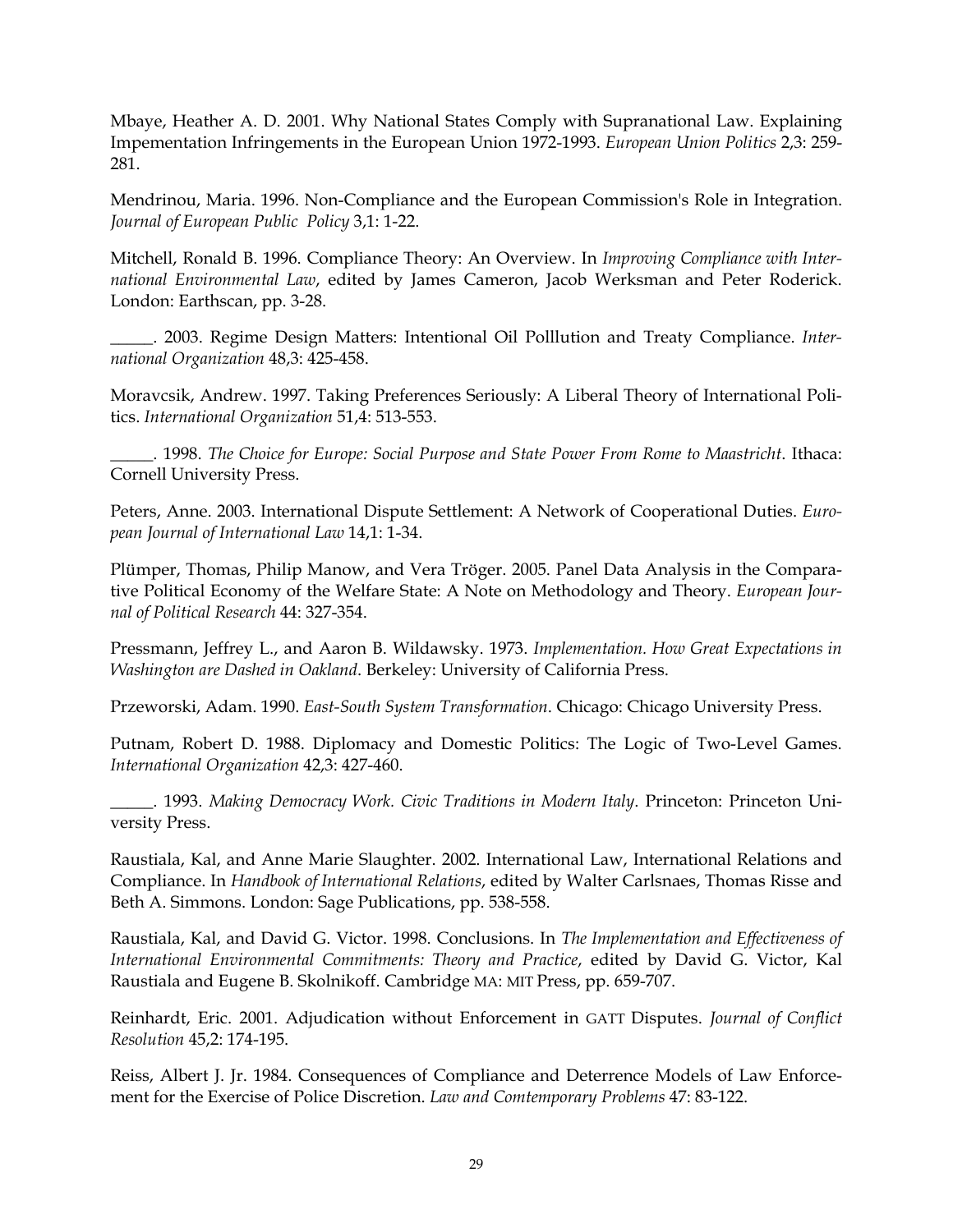Risse, Thomas, and Stephen C. Ropp. 1999. Conclusions. In *The Power of Human Rights. International Norms and Domestic Change*, edited by Thomas Risse, Stephen C. Ropp and Kathryn Sikkink. Cambridge: Cambridge University Press, pp. 234-278.

Risse, Thomas, Stephen C. Ropp, and Kathryn Sikkink, eds. 1999. *The Power of Human Rights. International Norms and Domestic Change*. Cambridge: Cambridge University Press.

Rodden, Jonathan. 2002. Strength in Numbers? Representation and Redistribution in the European Union. *European Union Politics* 3,XX: 151-175.

Ruggie, John G. 1983. International Regimes, Transactions, and Change: Embedded Liberalism in the Post-war Economic Order. In *International Regimes*, edited by Stephen D. Krasner. Ithaca: Cornell University Press, pp. 195-232.

Sánchez-Cuenca, Ignacio. 2000. The Political Basis of Support for European Integration. *European Union Politics* 1,2: 147-171.

Sartori, Giovanni. 1991. Comparing and Miscomparing. *Journal of Theoretical Politics*: 243-257.

Satori, Anne E. 2002. The Might of the Pen: A Reputational Theory of Communication in International Disputes. *International Organization* 56,1: 121-149.

Schoppa, Leonard J. 1999. The Social Context in Coercive International Bargaining. *International Organization* 53,2: 307-342.

Shapley, Lloyd S., and Martin Shubik. 1954. A Method for Evaluating the Distribution of Power in a Committee System. *American Political Science Review* 48: 787-792.

Simmons, Beth A. 1998. Compliance with International Agreements. *The Annual Review of Political Science* 1: 75-93.

\_\_\_\_\_ 2002. Capacity, Commitment, and Compliance: International Institutions and Territorial Disputes. *The Journal of Conflict Resolution* 46,6: 829-856.

Simmons, Beth, and Lisa L. Martin. 1998. Theories and Empirical Studies of International Institutions. *International Organization* 52 (4): 729-757.

Smith, James McCall. 2000. The Politics of Dispute Settlement Design: Explaining Legalism in Regional Trade Pacts. *International Organization* 54,1: 137-180.

Snyder, Francis. 1993. The Effectiveness of European Community Law. Institutions, Processes, Tools and Techniques. *Modern Law Review* XXX,56: 19-54.

Steinberg, Richard H. 2002. In the Shadow of Law or Power? Consensus-Based Bargaining and Outcomes in the GATT/WTO. *International Organization* 56,2: 339-374.

Steunenberg, Bernard. 2006. Turning Swift Policy-making into Deadlock and Delay. National Policy Coordination and the Transposition of EU Directives *European Union Politics* 7,3: 293-319.

Tallberg, Jonas. 2000. Supranational Influence in EU Enforcement: The ECJand the Principle of State Liability. *Journal of European Public Policy* 7,1: 104-121.